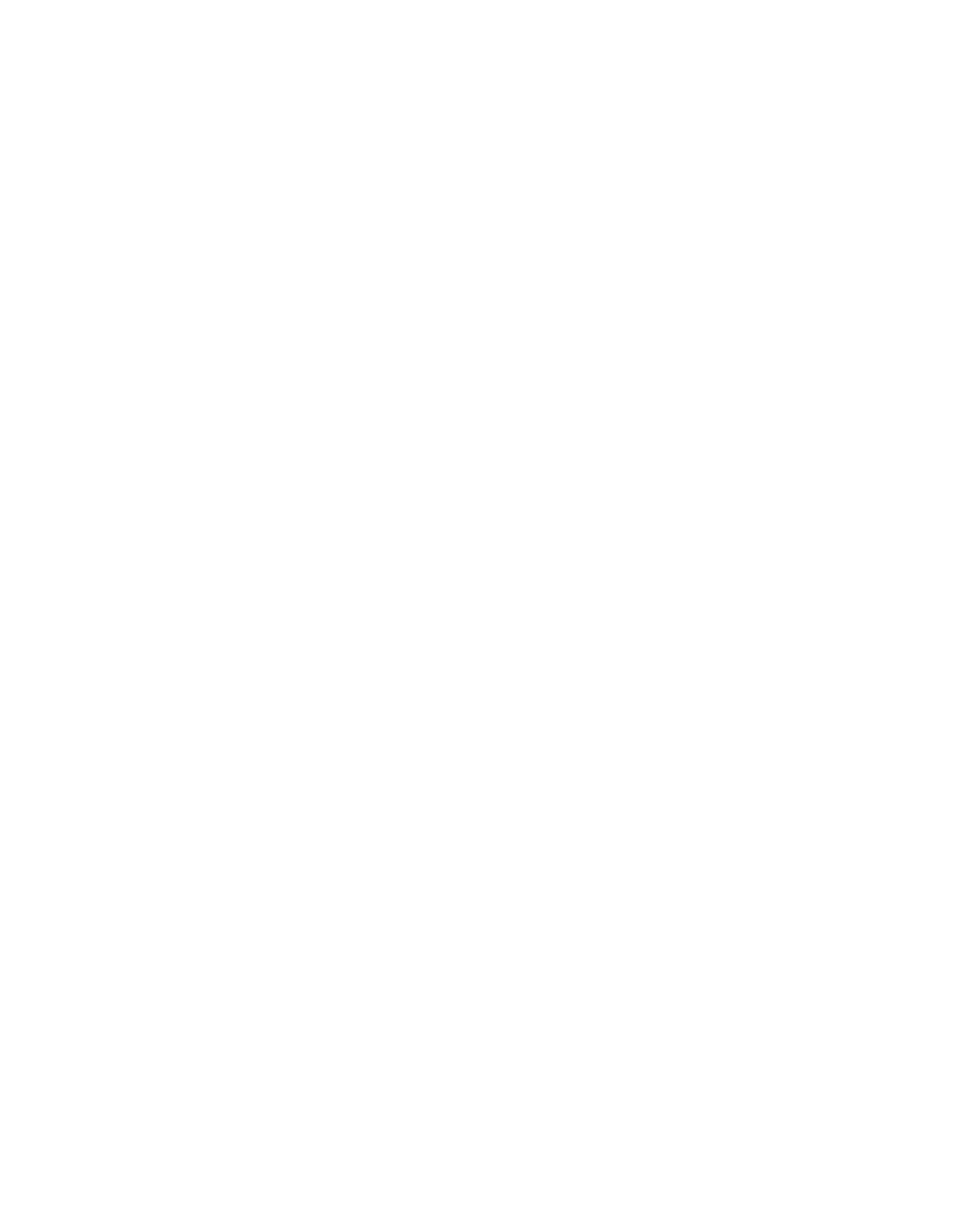

# **2955S Sidehill Leveling System**<br>for 9560 STS Combines

## **TABLE OF CONTENTS**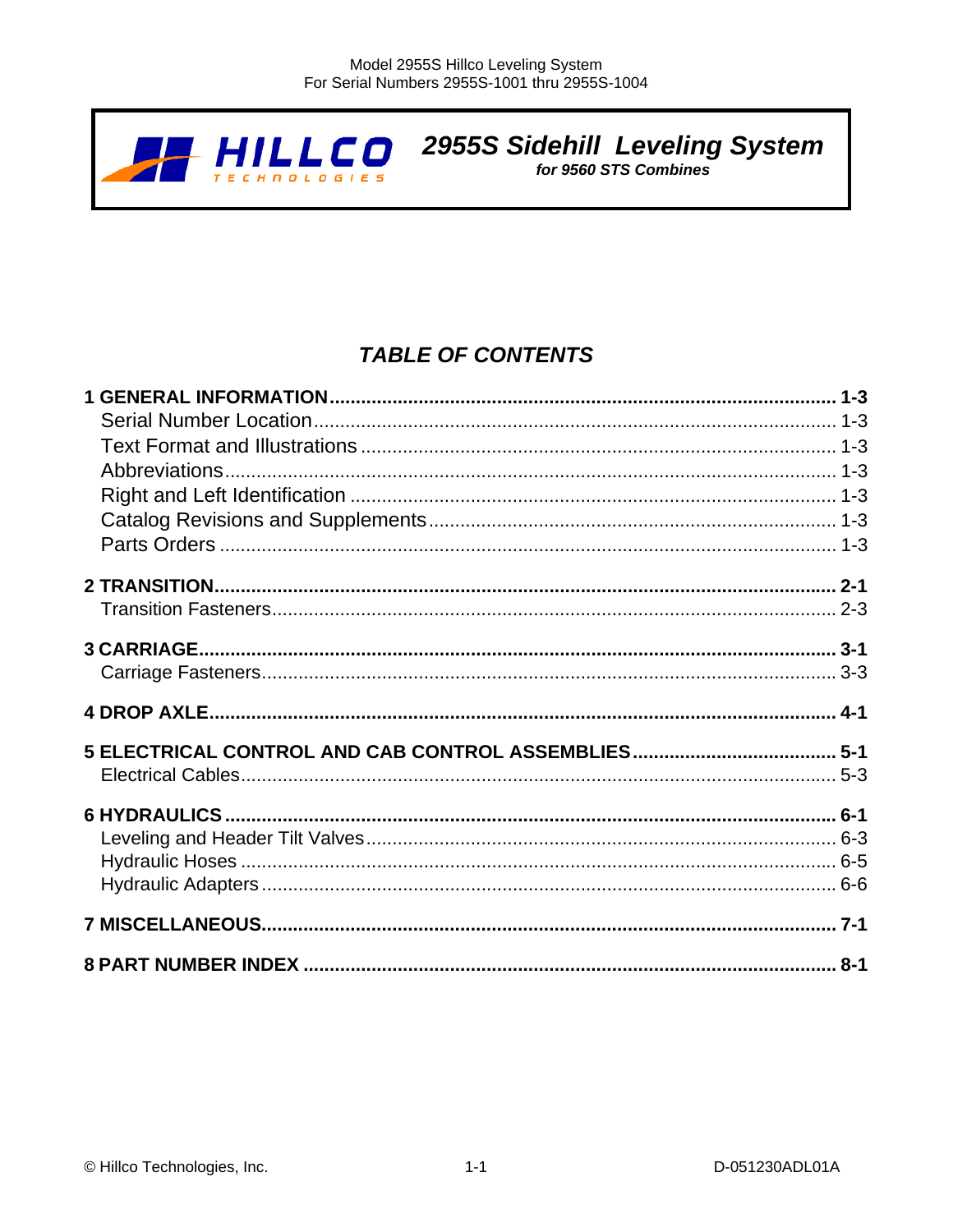Hillco Technologies, Inc. 107 1<sup>st</sup> Avenue Nezperce Id. 83543

Fax 208.937.2280<br>Phone 208.937.2461 Phone 208.937.2461 Toll Free 800.937.2461

www.hillcotechnologies.com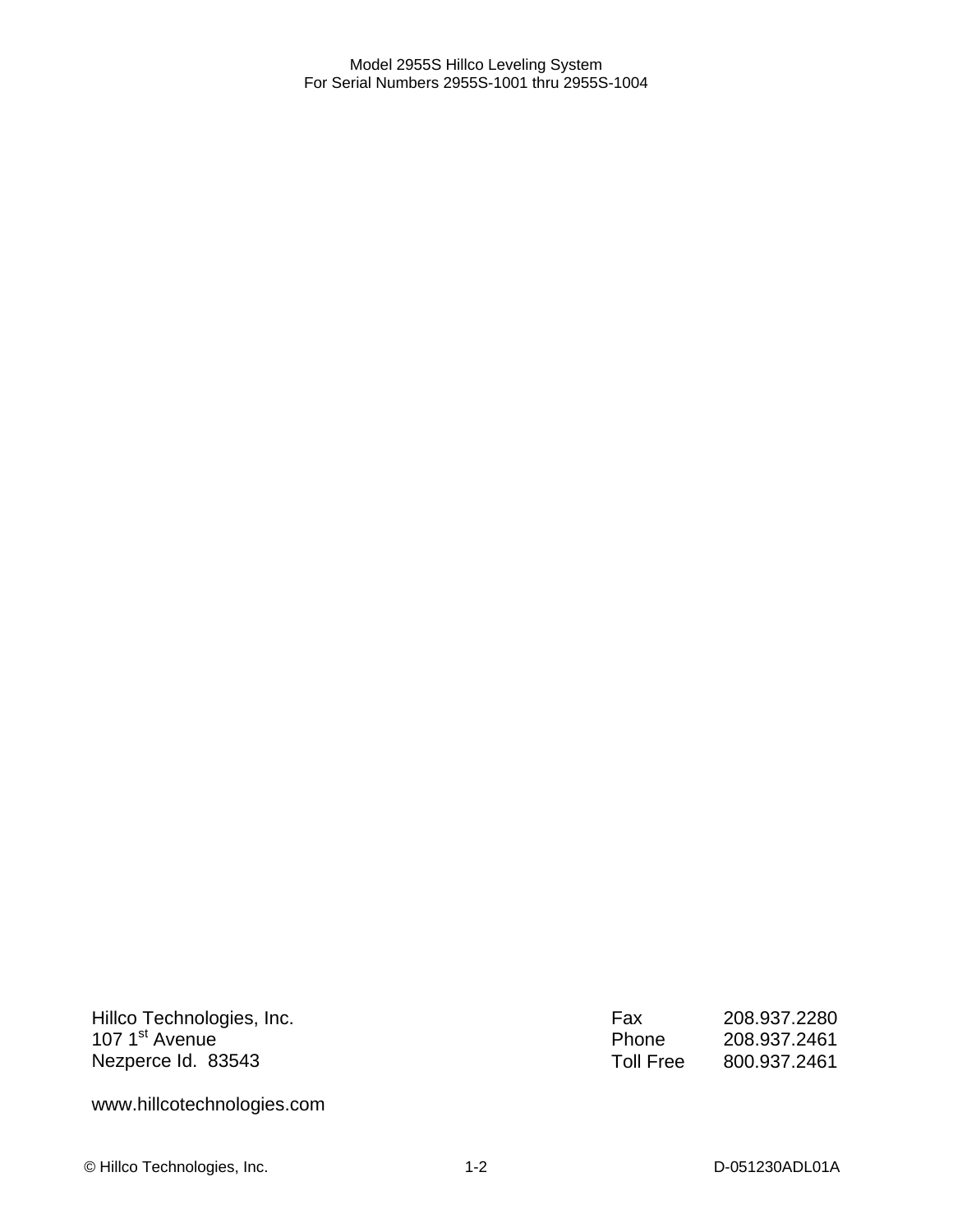## *SERIAL NUMBER LOCATION*



## *TEXT FORMAT AND ILLUSTRATIONS*

The arrangement of this parts catalog is for easy identification of parts. All parts are illustrated in exploded views in proper relation to each other. Some diagrams refer to other pages for further information. Reference numbers used in the illustrations refer to line numbers in the part lists. The part lists appear to the right of all diagrams and correspond with those diagrams. Included in the part lists, along with the reference numbers are part numbers, part descriptions and the quantity of the part required per leveling system.

### *ABBREVIATIONS*

- **SN** "Serial Number" The four digits shown in the SN column refer to the last four digits in the Hillco serial number. Each Model 2955S system uses the following format: 2955S-XXXX (sequential numbers).
- **ASM** "Assembly" refers to a whole grouping of parts (usually shown in the diagram corresponding with the page where "ASM" is shown).
- **NS** "Not Shown" refers to a part that is not depicted in the illustration.

## *RIGHT AND LEFT IDENTIFICATION*

The reference to right-hand and left-hand in this catalog is identified by the operator standing at the rear of the machine looking toward the front of the machine (in normal forward travel).

## *CATALOG REVISIONS AND SUPPLEMENTS*

Changes to the product may make it necessary to revise or add pages to this catalog. A cover sheet will list all pages released in a revision or supplement. All revised and new pages must be put into the parts catalog as soon as they are received.

## *PARTS ORDERS*

Orders must specify product model, serial number, correct part number, complete description, quantity required, method of shipment, shipping address, and billing address.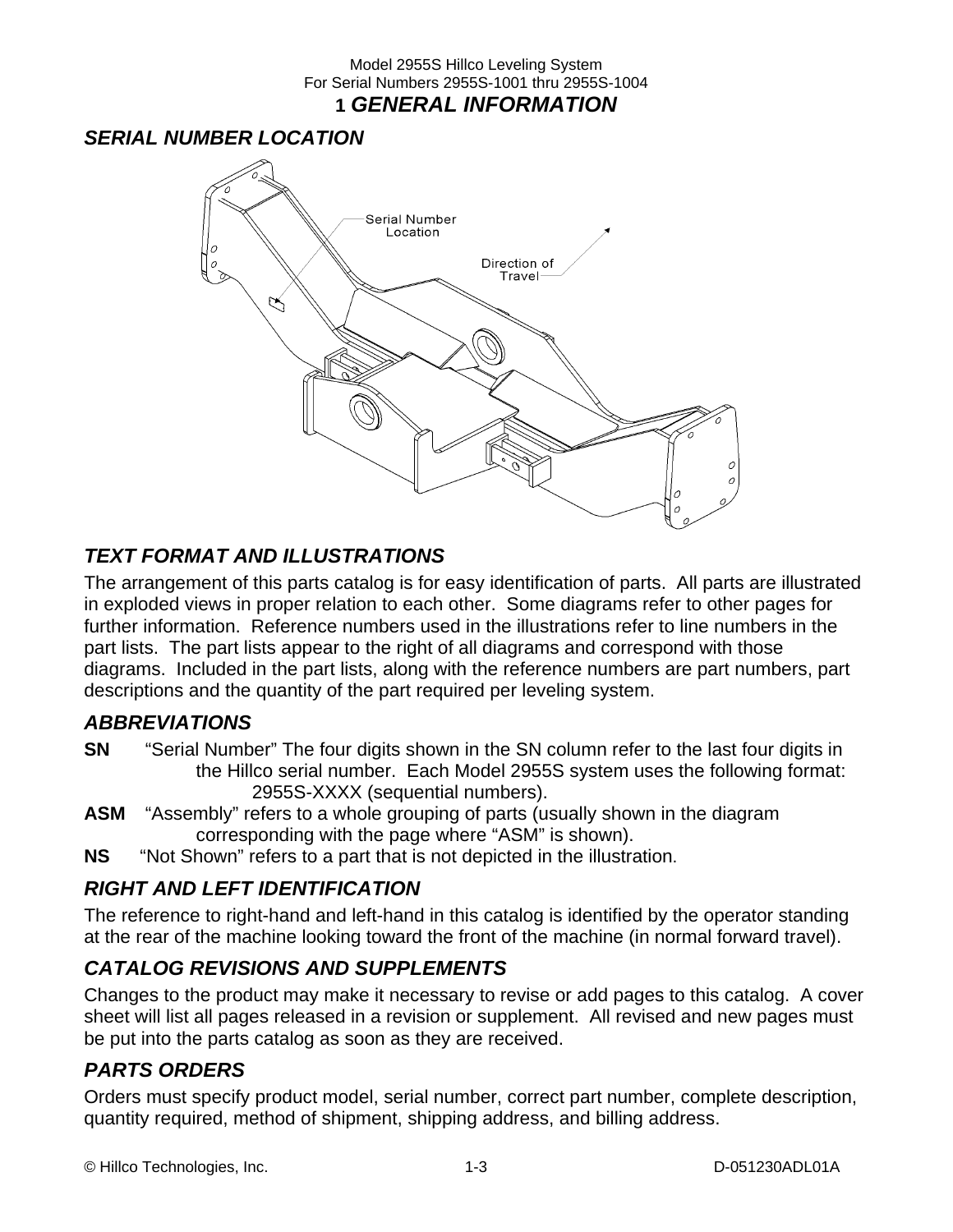## **2** *TRANSITION*

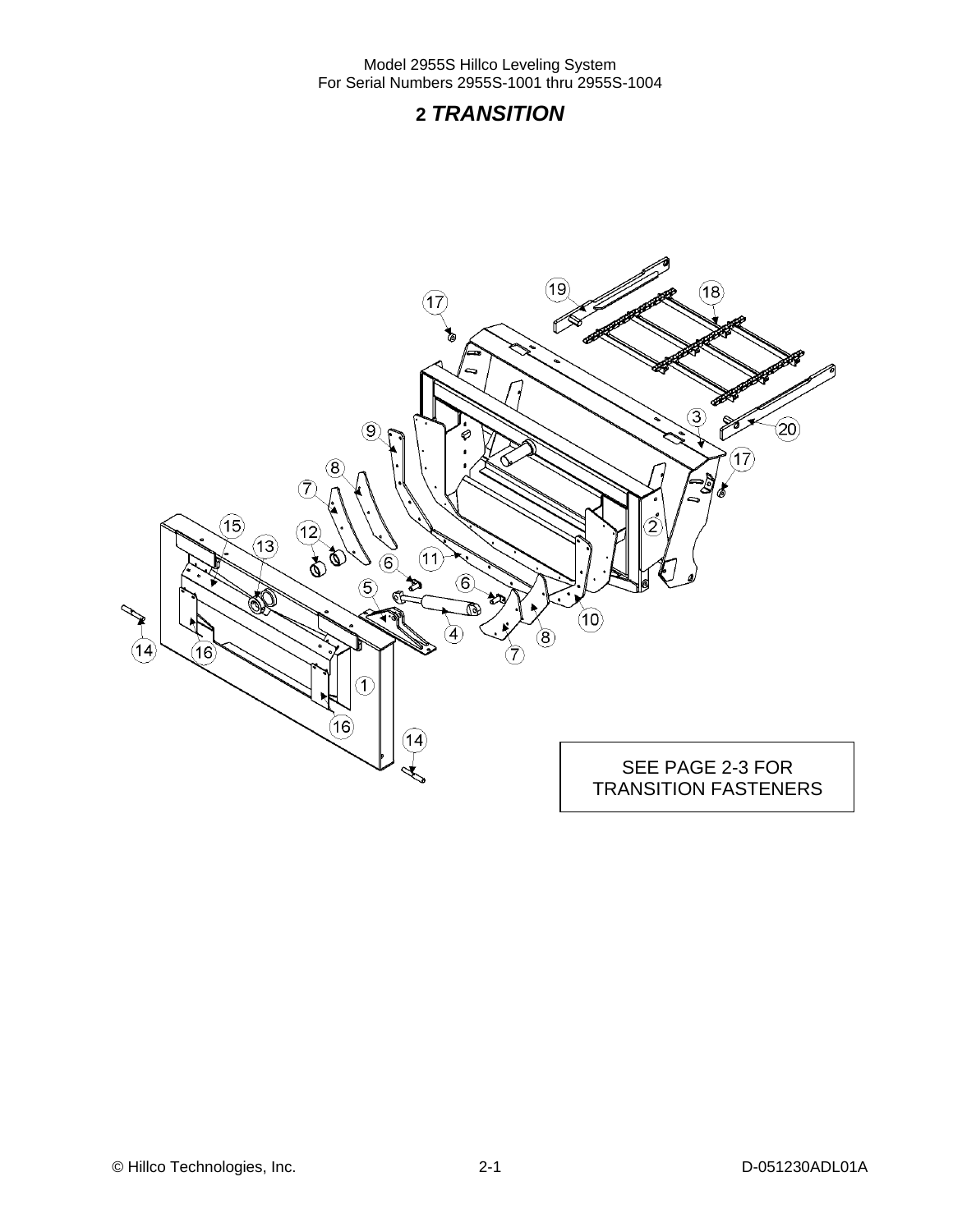|                | <b>TRANSITION COMPONENTS</b> |                |                                                 |                                   |  |  |  |  |
|----------------|------------------------------|----------------|-------------------------------------------------|-----------------------------------|--|--|--|--|
| REF.           | PART NO.                     | QTY.           | <b>PART NAME</b>                                | <b>NOTES</b>                      |  |  |  |  |
| 1              | LA-253161                    | 1              | TA ASM                                          |                                   |  |  |  |  |
| 2              | LA-253221                    | 1              | TT ASM, FRONT                                   |                                   |  |  |  |  |
| 3              | LA-253241                    | 1              | TT ASM, REAR                                    |                                   |  |  |  |  |
| 4              | HC-138581                    | 1              | <b>CYLINDER, SLAVE</b>                          | **SEE HYDRAULIC PAGE 6-2          |  |  |  |  |
| 5              | LA-250711                    | 1              | TM ASM, SLV CYL ROD MNT                         |                                   |  |  |  |  |
| 6              | LA-253881                    | $\overline{2}$ | LM ASM, PIN                                     |                                   |  |  |  |  |
| $\overline{7}$ | LP-250551                    | $\overline{2}$ | TM UHMW, BACKING WEARPAD                        |                                   |  |  |  |  |
| 8              | LM-250541                    | 2              | TM PLT, BACKING                                 |                                   |  |  |  |  |
| 9              | LM-250571                    | 1              | TM UHMW, RIGHT WEARPAD                          |                                   |  |  |  |  |
| 10             | LM-250561                    | 1              | TM UHMW, LEFT WEARPAD                           |                                   |  |  |  |  |
| 11             | LM-250581                    | 1              | TM UHMW, BOTTOM WEARPAD                         |                                   |  |  |  |  |
| 12             | LTP-241721                   | 2              | <b>BUSHING, PIVOT</b>                           |                                   |  |  |  |  |
| 13             | LM-226841                    | 1              | TM COLLAR, PIVOT                                |                                   |  |  |  |  |
| 14             | LM-229192                    | $\overline{2}$ | TM ROD, LOCK                                    |                                   |  |  |  |  |
| <b>NS</b>      | MC-135531                    | 2              | TM SPRING, LOCK PIN                             |                                   |  |  |  |  |
| 15             | LP-253451                    | $\mathbf{1}$   | TM PLT, TOP SHIELD                              |                                   |  |  |  |  |
| 16             | LP-250531                    | 2              | TM PLT, L&R SHIELD                              |                                   |  |  |  |  |
| 17             | LM-250591                    | 2              | TM RND, EYEBOLT SPACER                          |                                   |  |  |  |  |
| 18             | LM-254421                    | 1              | CHAIN, FEEDER                                   |                                   |  |  |  |  |
| 19             | LA-255681                    | 1              | TM ARM ASM, FEEDER DRUM RHT                     |                                   |  |  |  |  |
| 20             | LA-255671                    | 1              | TM ARM ASM, FEEDER DRUM LFT                     |                                   |  |  |  |  |
|                |                              |                | FOR ALL COMBINES WITH CONTOUR MASTER FACE PLATE |                                   |  |  |  |  |
| <b>NS</b>      | LM-254781                    | 1              | LM FLAT, CM BAR                                 | <b>INPLACE OF THE CM CYLINDER</b> |  |  |  |  |
| <b>NS</b>      | LP-254791                    | 2              | LM PLATE, FILLER                                | <b>FLOOR FILLER PLATES</b>        |  |  |  |  |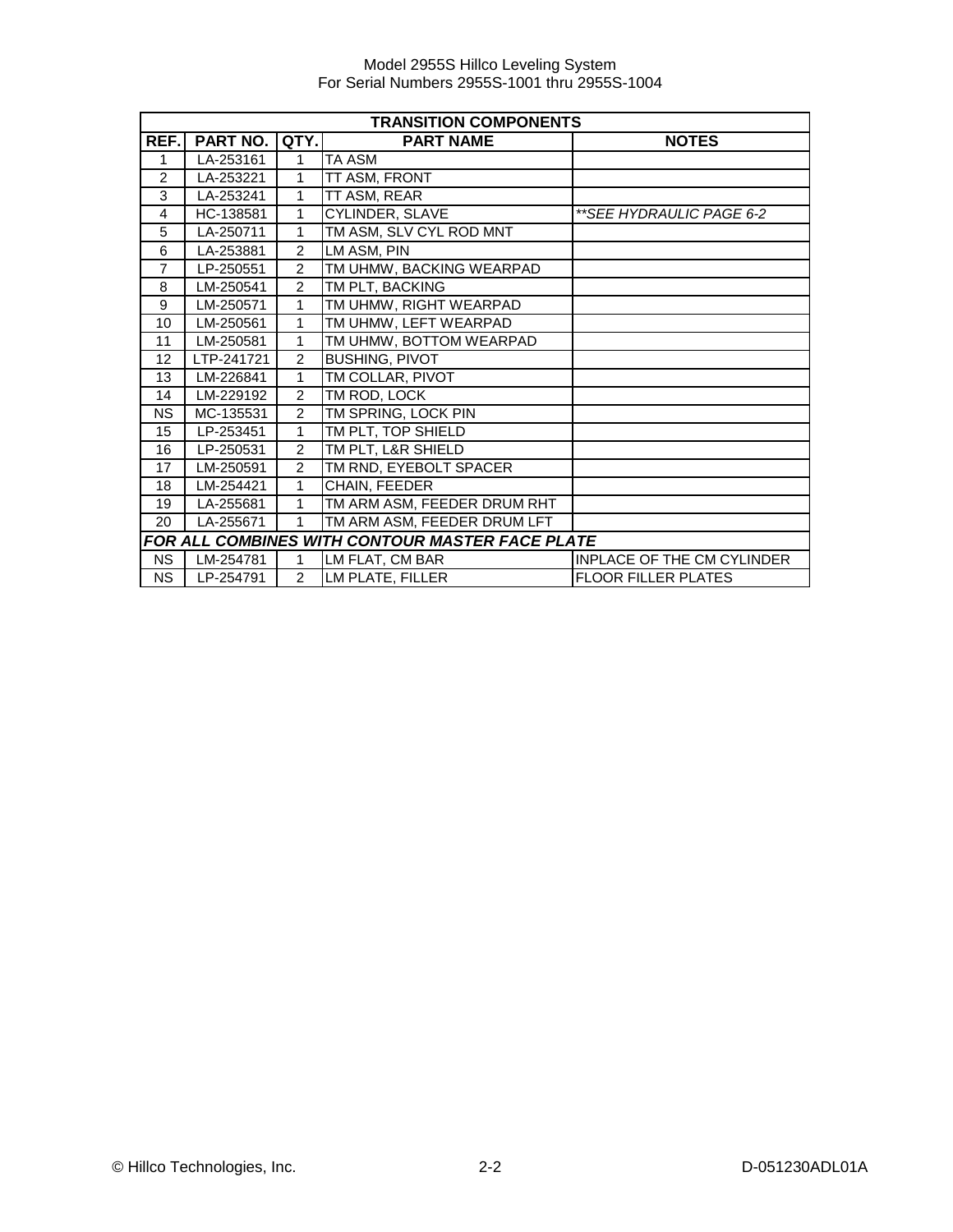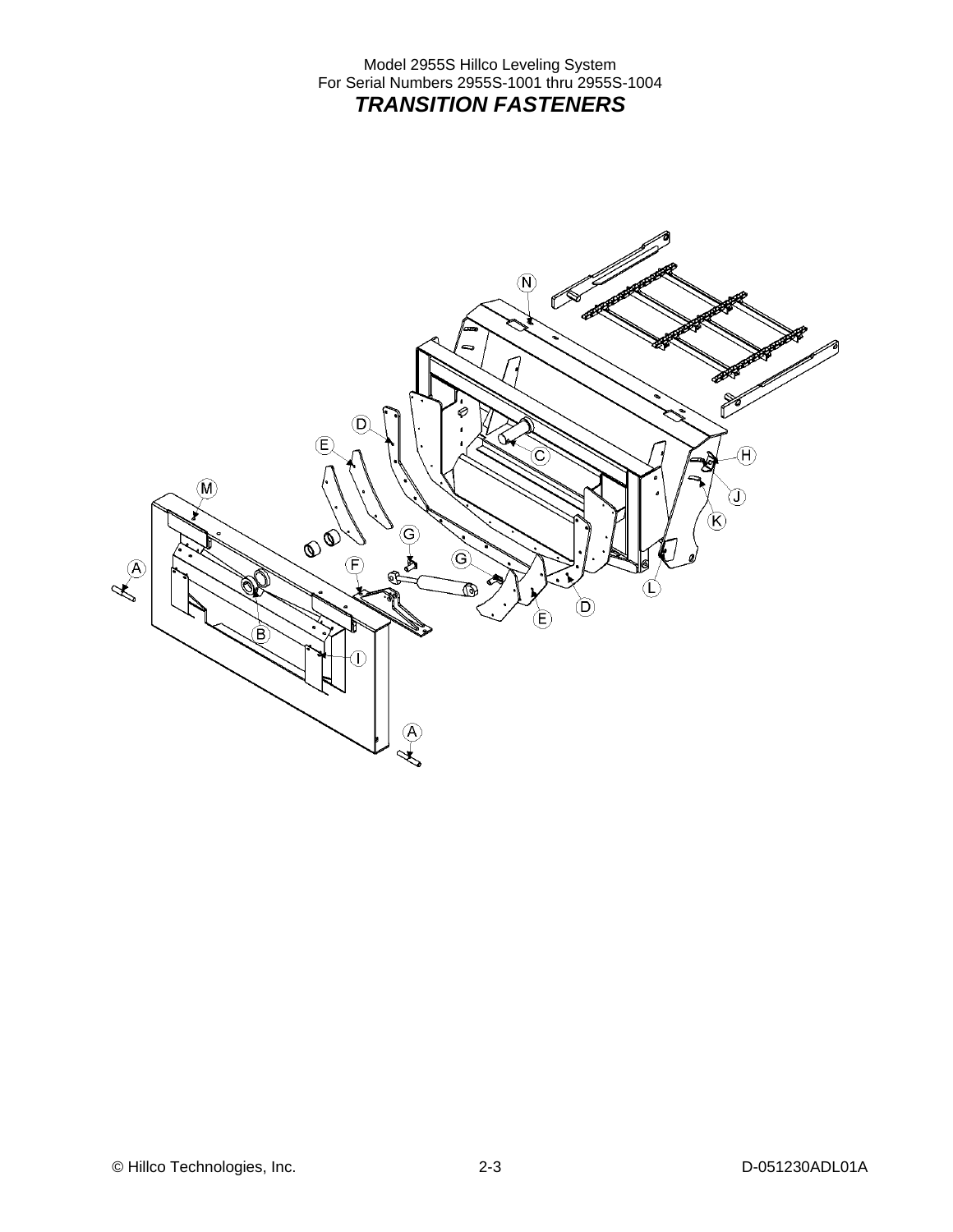Model 2955S Hillco Leveling System For Serial Numbers 2955S-1001 thru 2955S-1004

|              | <b>TRANSITION FASTENERS</b> |                |                                             |                               |  |  |  |
|--------------|-----------------------------|----------------|---------------------------------------------|-------------------------------|--|--|--|
| REF.         | PART NO.                    | QTY.           | <b>PART NAME</b>                            | <b>WHERE USED</b>             |  |  |  |
| A            | F-HC-10M070E                | $\mathcal{P}$  | HC-10.9 M10 X 1.5 X 70                      | <b>LOCK PINS</b>              |  |  |  |
| B            | F-HC-16M120E                | 1.             | HC-10.9 M16 X 2.00 X 120                    | <b>MAIN PIVOT PIN COLLAR</b>  |  |  |  |
| B            | F-HNS-16ME                  | 1              | HN-10.9 M16 X 2.00 STV                      | <b>MAIN PIVOT PIN COLLAR</b>  |  |  |  |
| C            | F-MB-14NR40                 | 4              | IMACH BUSH 14 GA NR 2-1/2" ID               | <b>MAIN PIVOT PIN</b>         |  |  |  |
| D            | F-FHS-8M030E                | 17             | FHSC-10.9 M8 X 1.25 X 30                    | UHMW FACE PLT                 |  |  |  |
| D            | F-HNS-8ME                   | 17             | HN-10.9 M8 X 1.25 STV                       | <b>UHMW FACE PLT</b>          |  |  |  |
| E            | F-HCF-12M040E               | 6              | FLHC-10.9 M12 X 1.75 X 40                   | <b>BACKING PLTS</b>           |  |  |  |
| F            | F-HNF-16ME                  | $\mathfrak{p}$ | FLHN-10.9 M16 X 2.00                        | <b>SLAVE CYL ROD MNT</b>      |  |  |  |
| F            | F-HCF-16M040E               | 2              | FLHC-10.9 M16 X 2.00 X 40                   | SLAVE CYL ROD MNT             |  |  |  |
| G            | F-HCF-10M020E               | $\mathcal{P}$  | FLHC-10.9 M10 X 1.50 X 20                   | <b>SLAVE CYL MNT PIN</b>      |  |  |  |
| H            | F-EYB-16M150F               | $\mathcal{P}$  | EYEBOLT M16 X 2.00 X 150                    | <b>THROAT</b>                 |  |  |  |
| H            | F-HNF-16ME                  | 4              | FLHN-10.9 M16 X 2.00                        | <b>EYEBOLTS ON THROAT</b>     |  |  |  |
|              | F-HNF-08ME                  | 12             | FLHN-10.9 M8 X 1.25                         | <b>SHIELDS</b>                |  |  |  |
|              | F-HCF-8M020E                | 12             | FLHC- 10.9 M8 X 1.25 X 20                   | <b>SHIELDS</b>                |  |  |  |
| $\mathbf{J}$ | F-HCF-16M070E               | $\mathcal{P}$  | FLHC-10.9 M16 X 2.00 X 70                   | UPPER SLOT W/ EYEBOLT         |  |  |  |
| K            | F-HCF-16M040E               | $\mathcal{P}$  | FLHC-10.9 M16 X 2.00 X 40                   | <b>LOWER SLOT</b>             |  |  |  |
| $\mathsf{L}$ | F-HCF-20M060E               | 2              | FLHC-10.9 M20 X 2.50 X 60                   | <b>PIVOT</b>                  |  |  |  |
| м            | F-HNF-16ME                  | 4              | FLHN 10.9 M16 X 2.00                        | <b>HEADER TOP SPACER PLTS</b> |  |  |  |
| N            | F-HCF-16M040E               | 4              | FLHC-10.9 M16 X 2.00 X 40                   | <b>TRANSITION MNT</b>         |  |  |  |
|              |                             |                | FOR COMBINES WITH CONTOUR MASTER FACE PLATE |                               |  |  |  |
| <b>NS</b>    | F-HCF-8M020E                | 4              | FLHC- 10.9 M8 X 1.25 X 20                   | <b>FLOOR FILLER PLATES</b>    |  |  |  |
| <b>NS</b>    | F-HNF-08ME                  | 4              | FLHN- 10.9 M8 X 1.25                        | <b>FLOOR FILLER PLATES</b>    |  |  |  |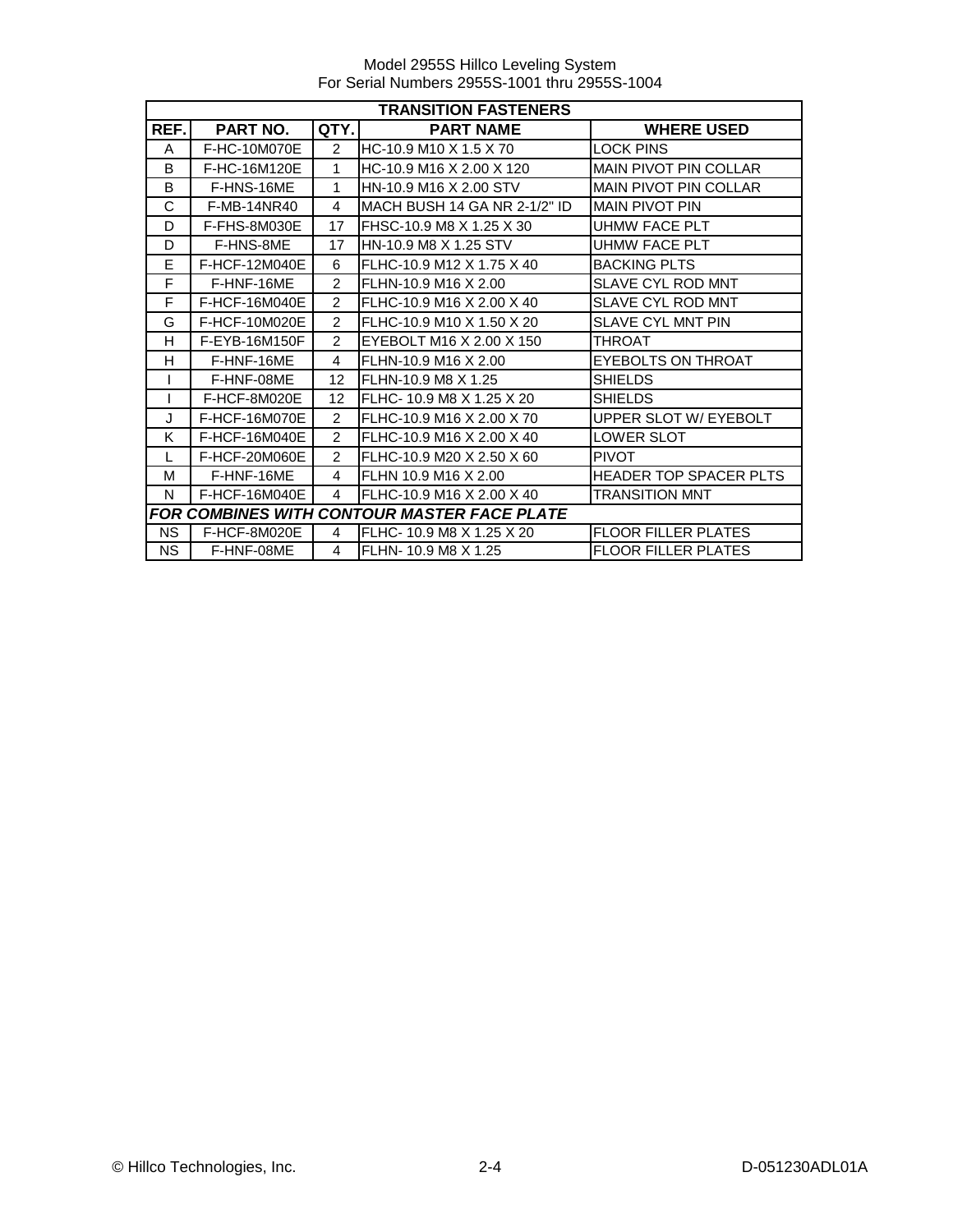**3** *CARRIAGE* 

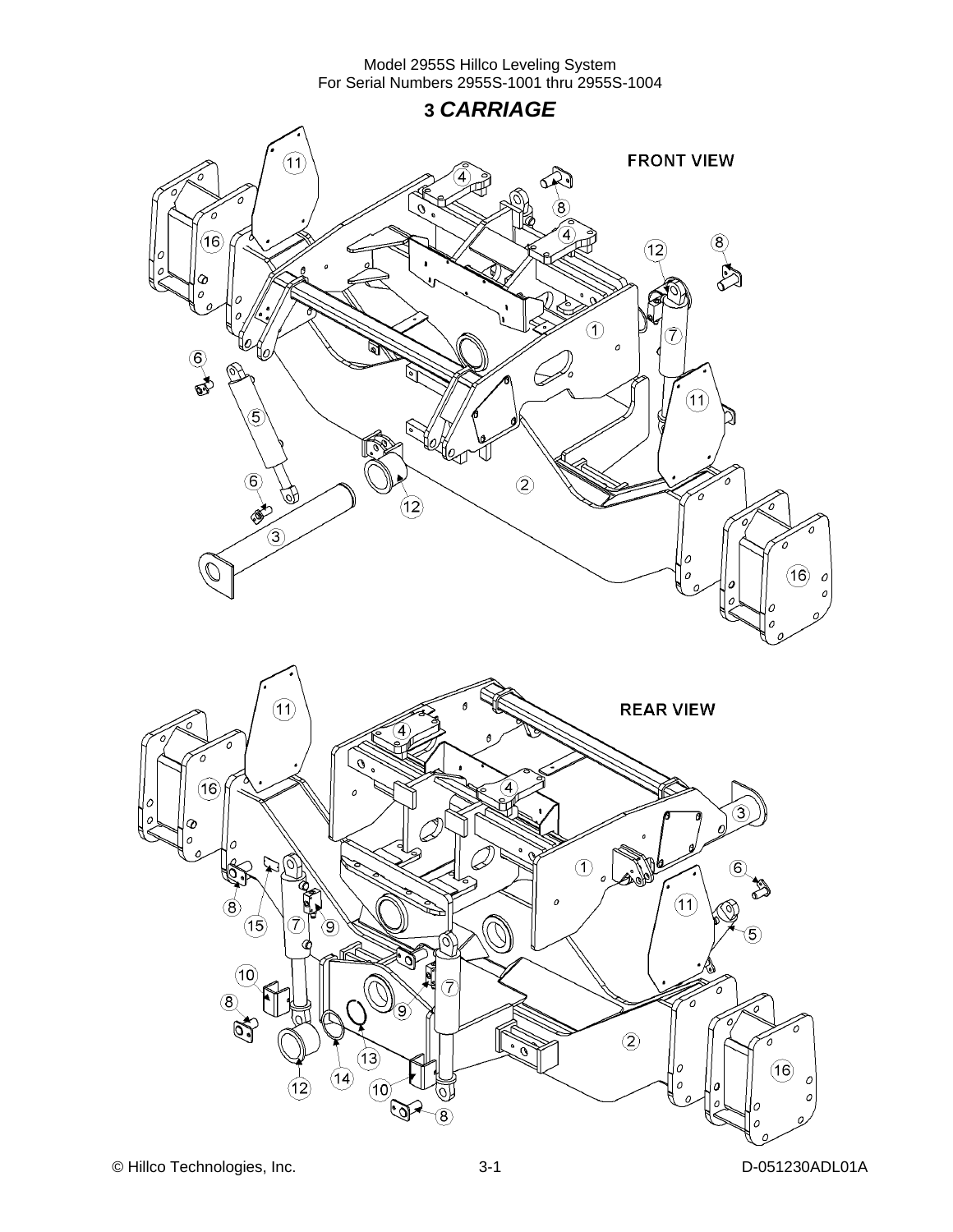|               | <b>CARRIAGE COMPONENTS</b> |                |                                      |                          |  |  |  |  |
|---------------|----------------------------|----------------|--------------------------------------|--------------------------|--|--|--|--|
| REF.          | <b>PART NO.</b>            | QTY.           | <b>PART NAME</b>                     | <b>NOTES</b>             |  |  |  |  |
|               | LA-253441                  |                | CO ASM                               |                          |  |  |  |  |
| $\mathcal{P}$ | LA-253081                  | 1              | CU ASM                               |                          |  |  |  |  |
| 3             | LA-247481                  | 1              | CM ASM, MAIN PVT PIN                 |                          |  |  |  |  |
| 4             | LA-235711                  | $\overline{2}$ | CM PLATE ASM, TOP                    |                          |  |  |  |  |
| 5             | HC-140341                  | 1              | <b>CYLINDER, MASTER</b>              | **SEE HYDRAULIC PAGE 6-2 |  |  |  |  |
| 6             | LA-253881                  | 2              | LM ASM, PIN                          |                          |  |  |  |  |
| 7             | HC-140311                  | 2              | <b>CYLINDER, MAIN LEVELING</b>       | **SEE HYDRAULIC PAGE 6-2 |  |  |  |  |
| 8             | LA-230551                  | 4              | CM PIN ASM, MAIN CYLINDER            |                          |  |  |  |  |
| 9             | HC-138901                  | $\mathcal{P}$  | VALVE, COUNTER BALANCE               | **SEE HYDRAULIC PAGE 6-2 |  |  |  |  |
| 10            | LP-254431                  | $\mathcal{P}$  | LM PLT, CYL STOP                     |                          |  |  |  |  |
| 11            | LP-230241                  | $\mathcal{P}$  | CM CAP, AXLE                         |                          |  |  |  |  |
| 12            | LP-247961                  | $\mathcal{P}$  | CM BUSHING, PIVOT                    |                          |  |  |  |  |
| 13            | MC-138651                  | 1              | SNAP RING 4"                         |                          |  |  |  |  |
| 14            | MC-138641                  | 1-4            | WASHER 4.016" ID X 4.764" OD X .048" |                          |  |  |  |  |
| 15            | LA-255971                  |                | TAG, SERIAL NUMBER                   |                          |  |  |  |  |
|               |                            |                | <b>CARRIAGE OPTIONS</b>              |                          |  |  |  |  |
| 16            | LA-253131                  |                | LM ASM, 9.25 AXLE EXTENSION KIT      |                          |  |  |  |  |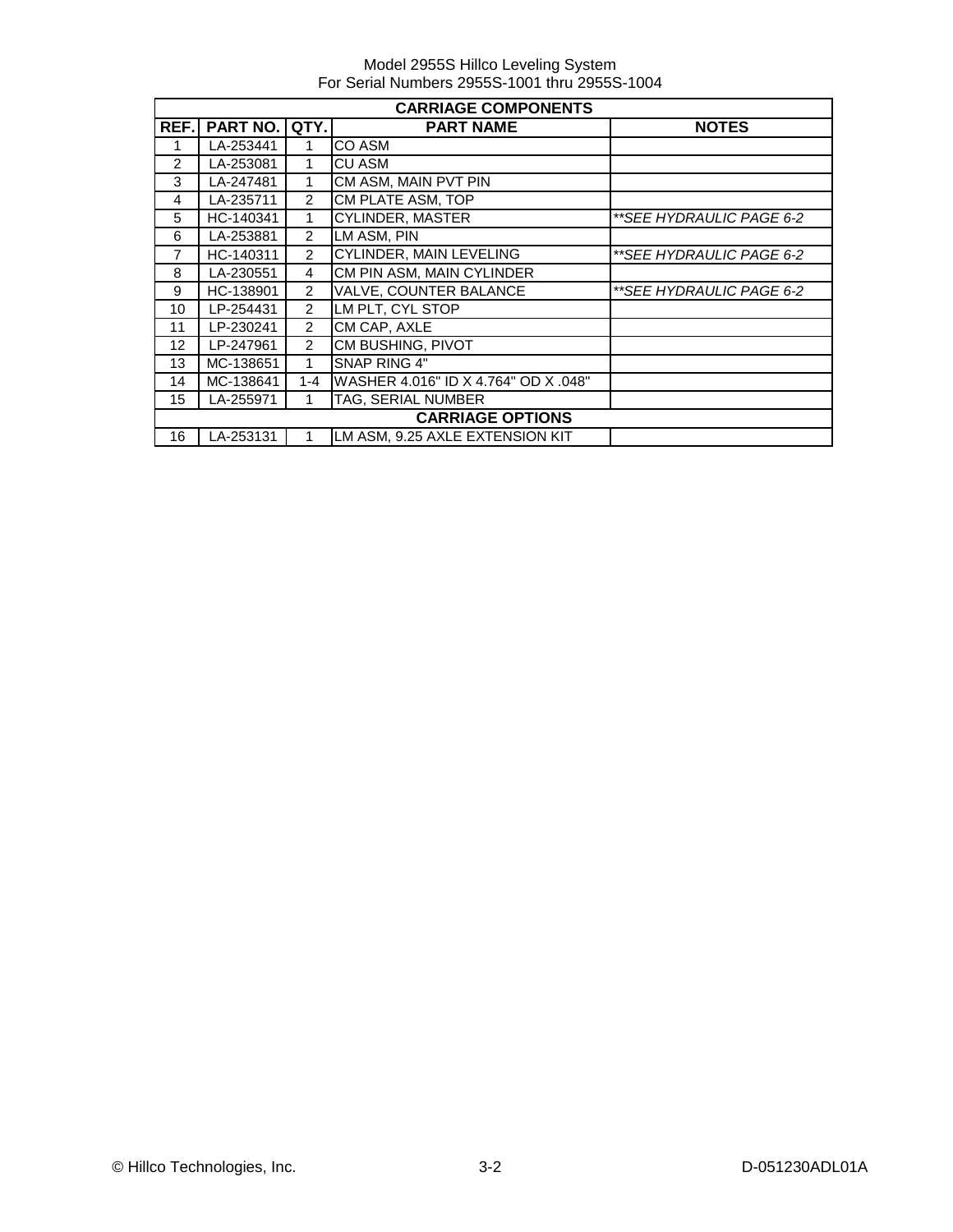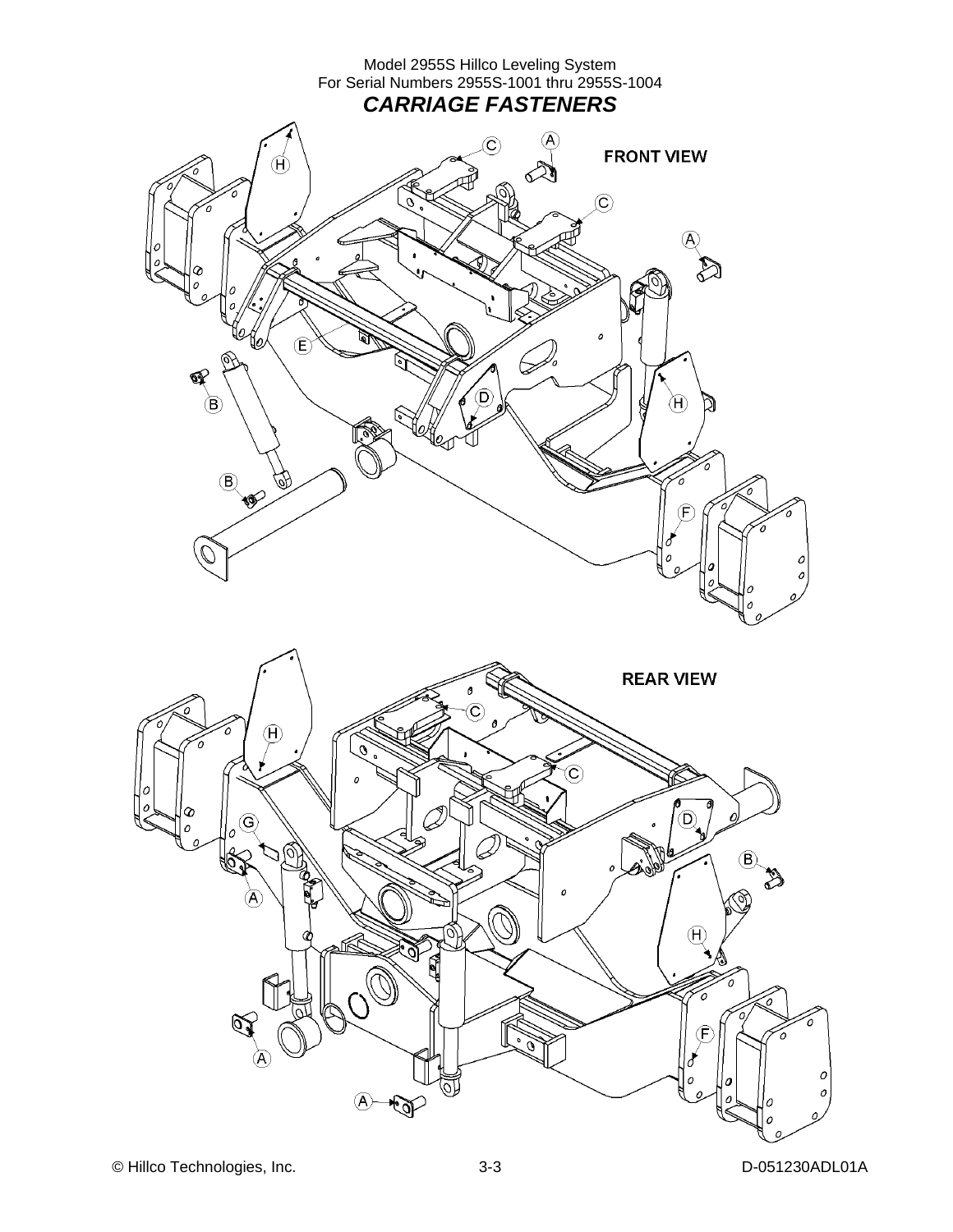Model 2955S Hillco Leveling System For Serial Numbers 2955S-1001 thru 2955S-1004

| <b>CARRIAGE FASTENERS</b> |               |                |                             |                              |  |  |
|---------------------------|---------------|----------------|-----------------------------|------------------------------|--|--|
| REF.                      | PART NO.      | QTY.           | <b>PART NAME</b>            | <b>WHERE USED</b>            |  |  |
| A                         | F-HCF-12M025F | 4              | FLHC-8.8 M12 X 1.75 X 25    | LEVELING CYL MNT PIN         |  |  |
| B                         | F-HCF-10M020E | $\mathcal{P}$  | FLHC-10.9 M10 X 1.50 X 20   | MASTER CYL MNT PIN           |  |  |
| C                         | F-HC8-12C240  | 8              | HC8 3/4-10 X 15             | <b>OVERCARRIAGE CLAMP</b>    |  |  |
| C                         | F-HNS-12C     | 8              | <b>HN8 3/4-10 STV</b>       | <b>OVERCARRIAGE CLAMP</b>    |  |  |
| D                         | F-HC-16M110E  | 8              | HC-10.9 M16 X 2.00 X 110    | <b>OVERCARRIAGE FRONT</b>    |  |  |
| D                         | F-FWHD-10     | 8              | <b>FW 5/8 HD</b>            | <b>OVERCARRIAGE FRONT</b>    |  |  |
| E                         | F-HCF-16M055E | 4              | FLHC-10.9 M16 X 2.00 X 55   | <b>TRANSMISSION</b>          |  |  |
| F                         | F-SHC-24M080E | 4              | SHCS 10.9-M24 X 3 X 80 ZINC | <b>FINAL</b>                 |  |  |
| G                         | F-UDS-#7X06   | $\overline{2}$ | SCREW, U-DRIVE #7 X 3/8     | <b>SERIAL NUMBER PLATE</b>   |  |  |
| н                         | F-HCF-10M040E | 8              | FLHC-10.9 M10 X 1.50 X 40   | <b>ORIGINAL AXLE COVER</b>   |  |  |
| н                         | F-HNF-10ME    | 8              | FLHN-10.9 M10 X 1.50        | <b>ORIGINAL AXLE COVER</b>   |  |  |
| н                         | F-FWF-06020   | 8              | 3/8 FW FENDER X 1-1/4       | <b>ORIGINAL AXLE COVER</b>   |  |  |
| <b>NS</b>                 | F-UDS-#4X03   | $\mathcal{P}$  | SCREW, U-DRIVE #4 X 3/16    | <b>HYDRO MOTOR PART# TAG</b> |  |  |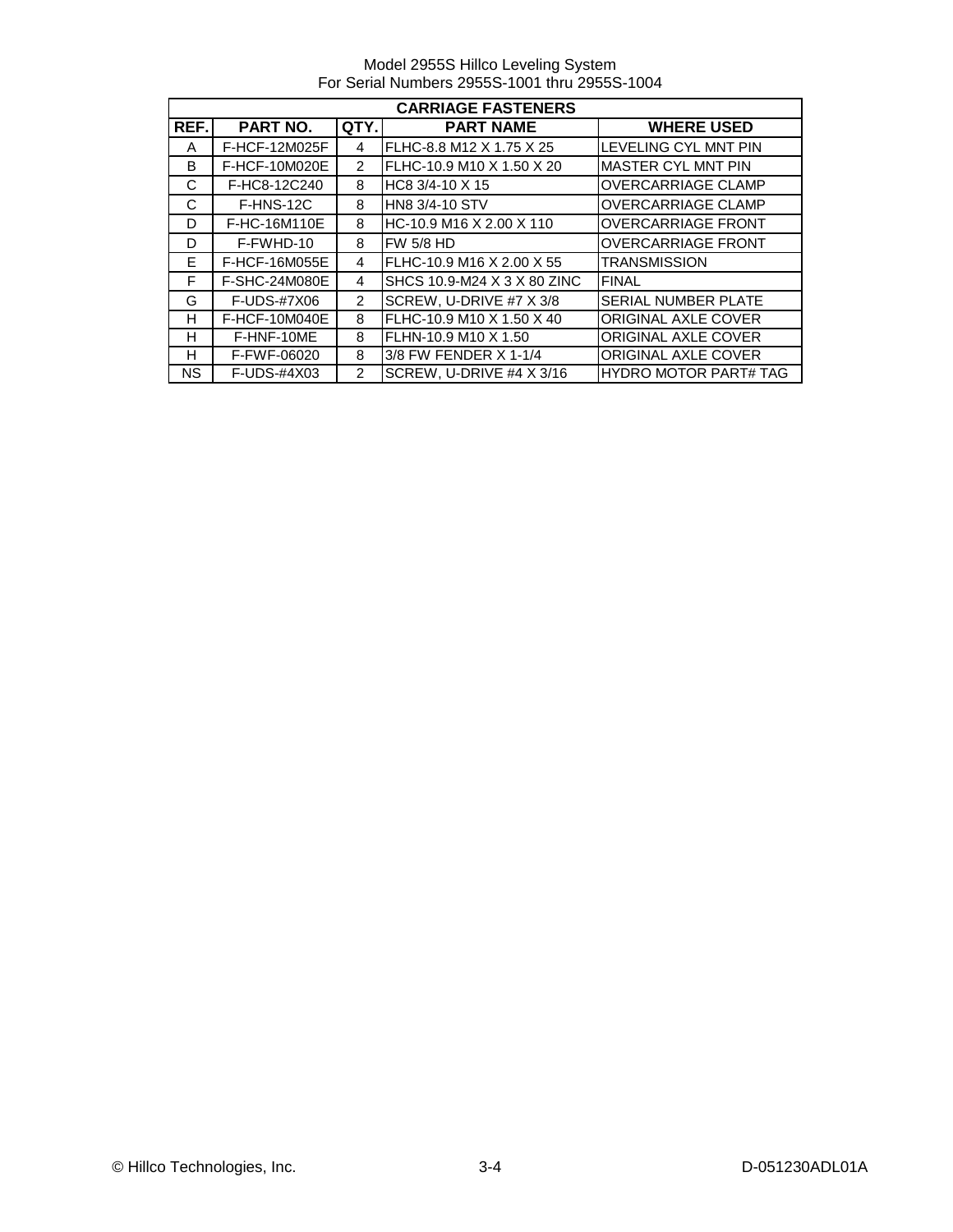## **4** *DROP AXLE*

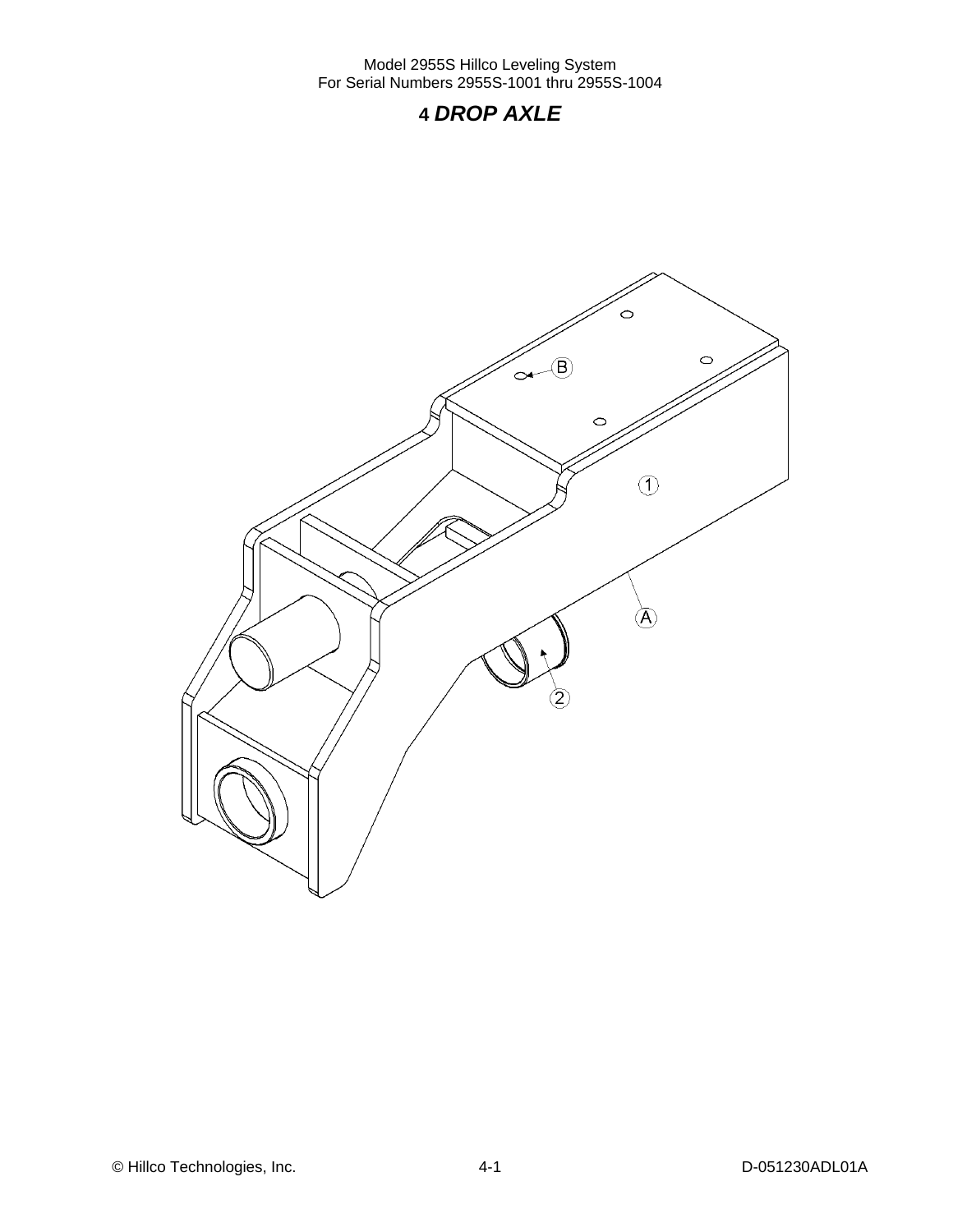| <b>DROP AXLE COMPONENTS</b> |              |      |                            |                   |  |  |
|-----------------------------|--------------|------|----------------------------|-------------------|--|--|
| REF.                        | PART NO.     | QTY. | <b>PART NAME</b>           | <b>NOTES</b>      |  |  |
|                             | LA-246701    |      | DA ASM                     |                   |  |  |
| $\overline{2}$              | LP-235092    |      | LM BUSHING, DA PIVOT       |                   |  |  |
|                             |              |      |                            |                   |  |  |
|                             |              |      | <b>DROP AXLE FASTENERS</b> |                   |  |  |
| REF.                        | PART NO.     | QTY. | <b>PART NAME</b>           | <b>WHERE USED</b> |  |  |
| A                           | F-HC-16M250E | 4    | HC-10.9 M16 X 2.00 X 250   | <b>DROP AXLE</b>  |  |  |
| A                           | F-HNS-16ME   | 4    | HN-10.9 M16 X 2.00 STV     | <b>DROP AXLE</b>  |  |  |
| B                           | F-HC-16M050E | 4    | HC-10.9 M16 X 2.00 X 50    | <b>DROP AXLE</b>  |  |  |
| B                           | F-HNS-16ME   | 4    | HN-10.9 M16 X 2.00 STV     | <b>DROP AXLE</b>  |  |  |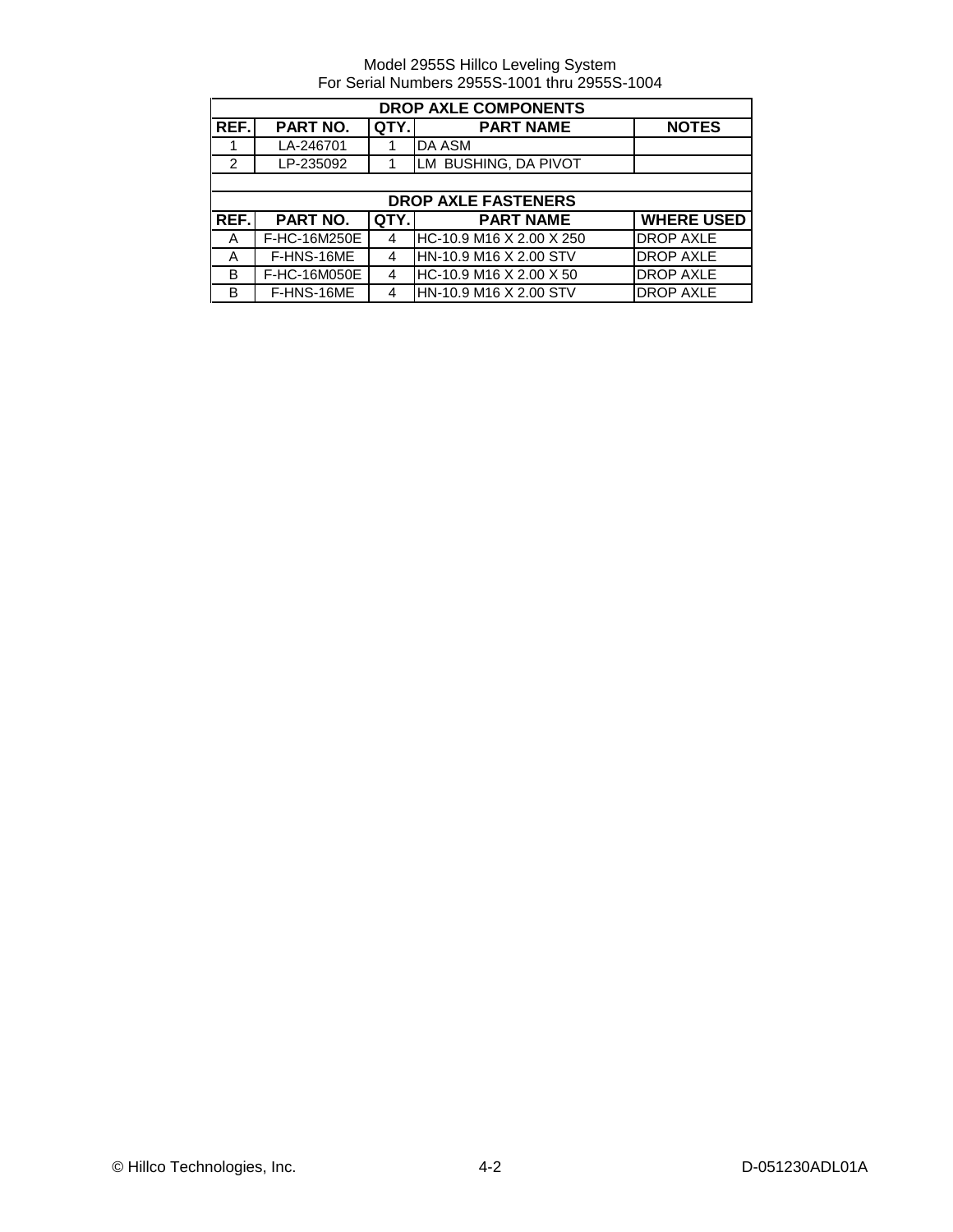## **5** *ELECTRICAL CONTROL AND CAB CONTROL ASSEMBLIES*

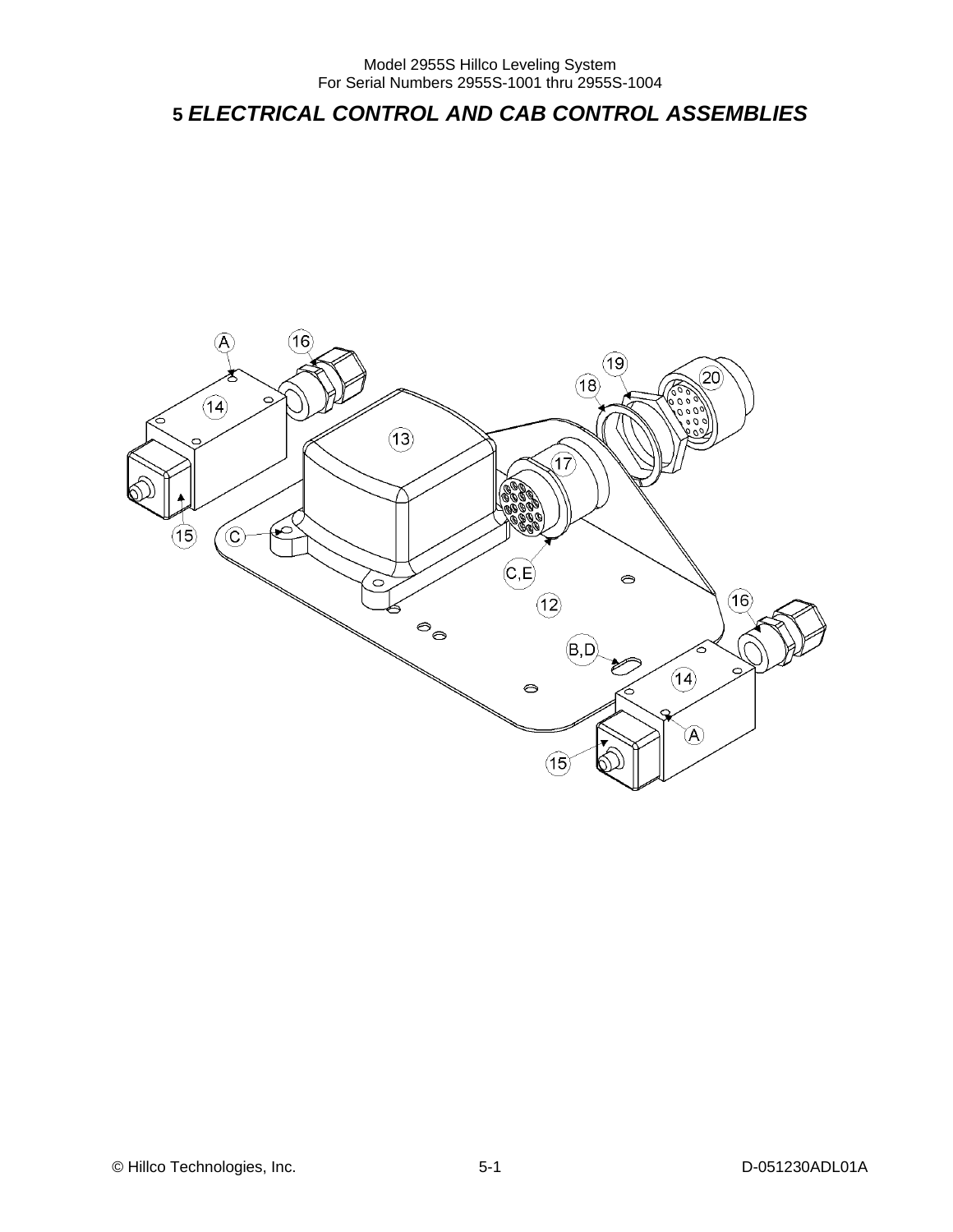|                        | ELECTRICAL CONTROLLER COMPONENTS |                |                                     |                   |  |  |
|------------------------|----------------------------------|----------------|-------------------------------------|-------------------|--|--|
| REF.                   | <b>PART NO.</b>                  | QTY.           | <b>PART NAME</b>                    | <b>NOTES</b>      |  |  |
| $\mathbf{1}$           | LP-249121                        | $\mathbf{1}$   | EM PLATE, MAIN CONTROL              |                   |  |  |
| $\overline{c}$         | EC-100002                        | 1              | LEVELING CONTROLLER, LOW SPEED      |                   |  |  |
| $\overline{3}$         | EC-100557                        | $\overline{2}$ | <b>BODY, LIMIT SWITCH</b>           |                   |  |  |
| 4                      | EC-100692                        | $\overline{2}$ | HEAD, LIMIT SWITCH STRAIGHT PLUNGER |                   |  |  |
| $\overline{5}$         | EC-138781                        | $\overline{2}$ | STRAIN RELIEF, NYLON, BLK, 1/2 NPT  |                   |  |  |
| 6                      | EC-138751                        | 1              | DEUTSCH, RECEPTICAL                 |                   |  |  |
| $\overline{7}$         | EC-138771                        | 1              | DEUTSCH, PANEL LOCK WASHER          |                   |  |  |
| 8                      | EC-138761                        | 1              | DEUTSCH, PANEL NUT                  |                   |  |  |
| 9                      | EC-138741                        | $\mathbf{1}$   | <b>DEUTSCH PLUG</b>                 |                   |  |  |
|                        |                                  |                |                                     |                   |  |  |
|                        |                                  |                | <b>ELECTRICAL FASTENERS</b>         |                   |  |  |
| REF.                   | PART NO.                         | QTY.           | <b>PART NAME</b>                    | <b>WHERE USED</b> |  |  |
| A                      | F-PHM-#10C28                     | 4              | PHMS 10-24 X 1-3/4                  |                   |  |  |
| A                      | $F-HNF-#10C$                     | $\overline{4}$ | HN 10-24, FLNG SERR                 |                   |  |  |
| B                      | F-THMS-06C16                     | $\overline{2}$ | THMS 3/8-16 X 1, SLT SERR           |                   |  |  |
| B                      | F-HNF-06C                        | $\overline{2}$ | <b>HN 3/8-16, FLNG SERR</b>         |                   |  |  |
| $\overline{\text{c}}$  | F-THMS-04C08                     | $\overline{4}$ | THMS 1/4-20 X 1/2, SLT SERR         |                   |  |  |
| $\overline{\text{c}}$  | F-HNF-04C                        | 4              | <b>FLHN 1/4-20 SERR</b>             |                   |  |  |
| $\overline{D}$         | F-SW-06                          | $\overline{2}$ | WASHER, STAR 3/8"                   |                   |  |  |
| E                      | <b>F-SW-04</b>                   | 1              | WASHER, STAR 1/4"                   |                   |  |  |
|                        |                                  |                |                                     |                   |  |  |
|                        |                                  |                | <b>ELECTRICAL CONNECTORS</b>        |                   |  |  |
| REF.                   | PART NO.                         | QTY.           | <b>PART NAME</b>                    | <b>NOTES</b>      |  |  |
| <b>NS</b>              | EC-100164                        | 17             | PIN, ELECTRICAL                     |                   |  |  |
| <b>NS</b>              | EC-100628                        | 8              | PLUG, SEALING 18 GA                 |                   |  |  |
| <b>NS</b>              | ET-ST-2004                       | 3              | TERMINAL RING 1/4 20 GA             |                   |  |  |
| $\overline{\text{NS}}$ | EC-100165                        | 17             | SOCKET, ELECTRICAL                  |                   |  |  |
| <b>NS</b>              | ET-ST-20#6                       | 13             | TERMINAL RING #6 20 GA              |                   |  |  |
| <b>NS</b>              | ET-SP-20                         | 4              | TERMINAL FEMALE SPADE 20 GA         |                   |  |  |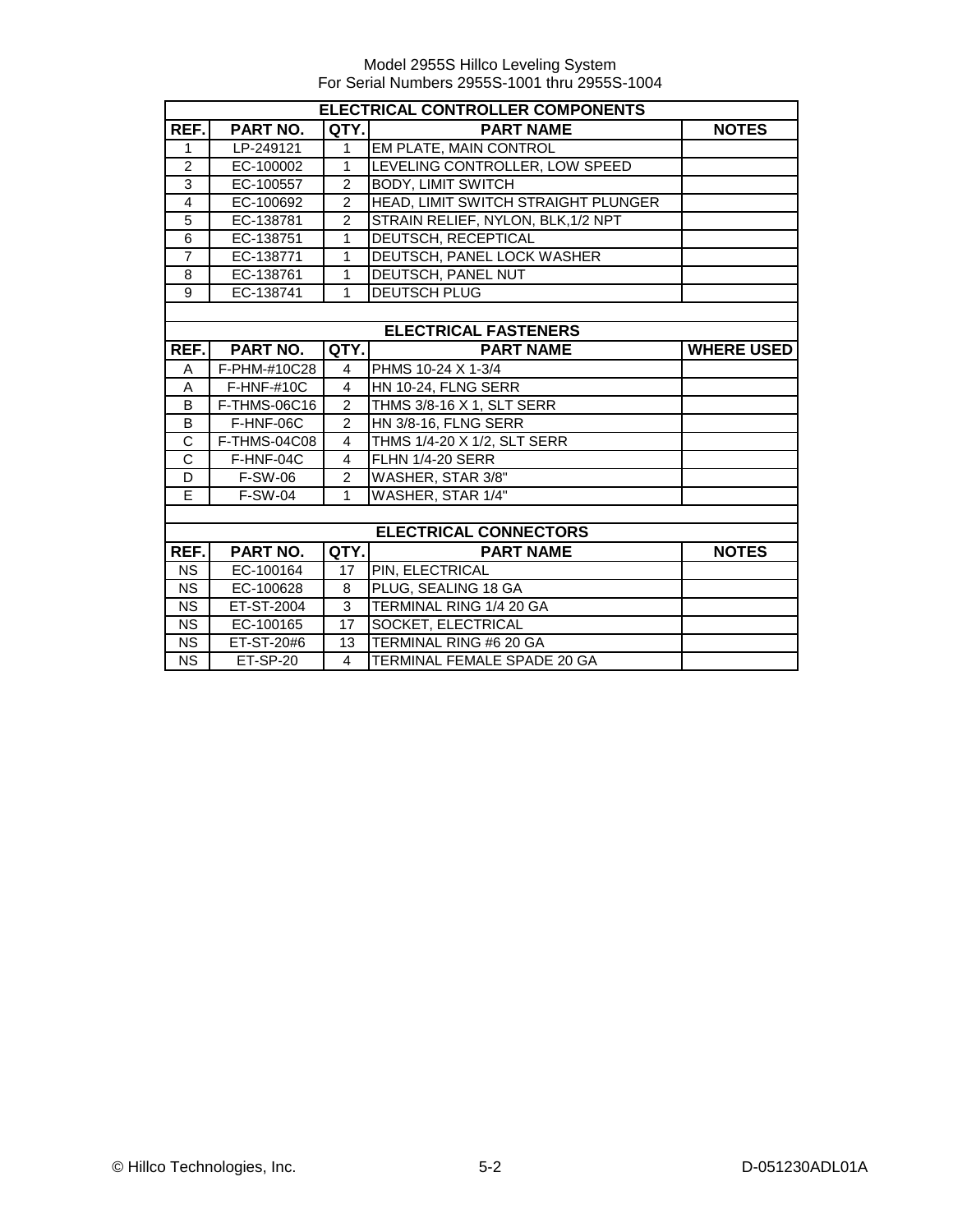Model 2955S Hillco Leveling System For Serial Numbers 2955S-1001 thru 2955S-1004 *ELECTRICAL CABLES* 



**#1** LA-254481 EM CABLE ASM, LIMIT SWITCH



**#2** LA-252471 EM ASM, MAIN LEVELING HARNESS



**#3** LA-248451 EM CABLE ASM, JD STACK VALVE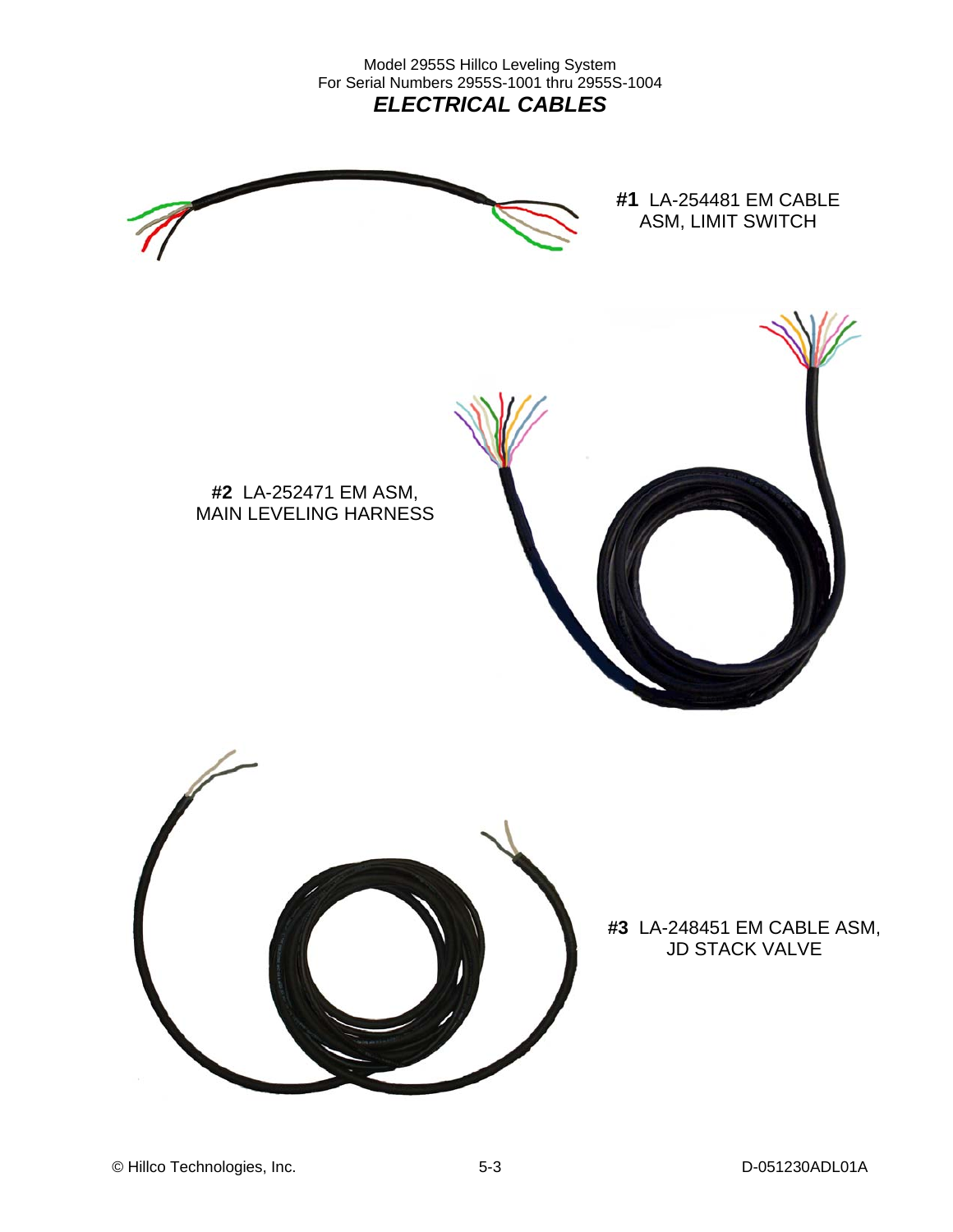| <b>CABLES ASSEMBLIES</b> |                           |  |                                       |              |  |  |
|--------------------------|---------------------------|--|---------------------------------------|--------------|--|--|
|                          | <b>REF. PART NO. QTY.</b> |  | <b>PART NAME</b>                      | <b>NOTES</b> |  |  |
|                          | LA-254481                 |  | <b>IEM CABLE ASM. LIMIT SWITCH</b>    |              |  |  |
|                          | LA-252471                 |  | <b>IEM ASM. MAIN LEVELING HARNESS</b> |              |  |  |
| $\mathbf{r}$             | LA-248451                 |  | EM CABLE ASM, JD STACK VALVE          |              |  |  |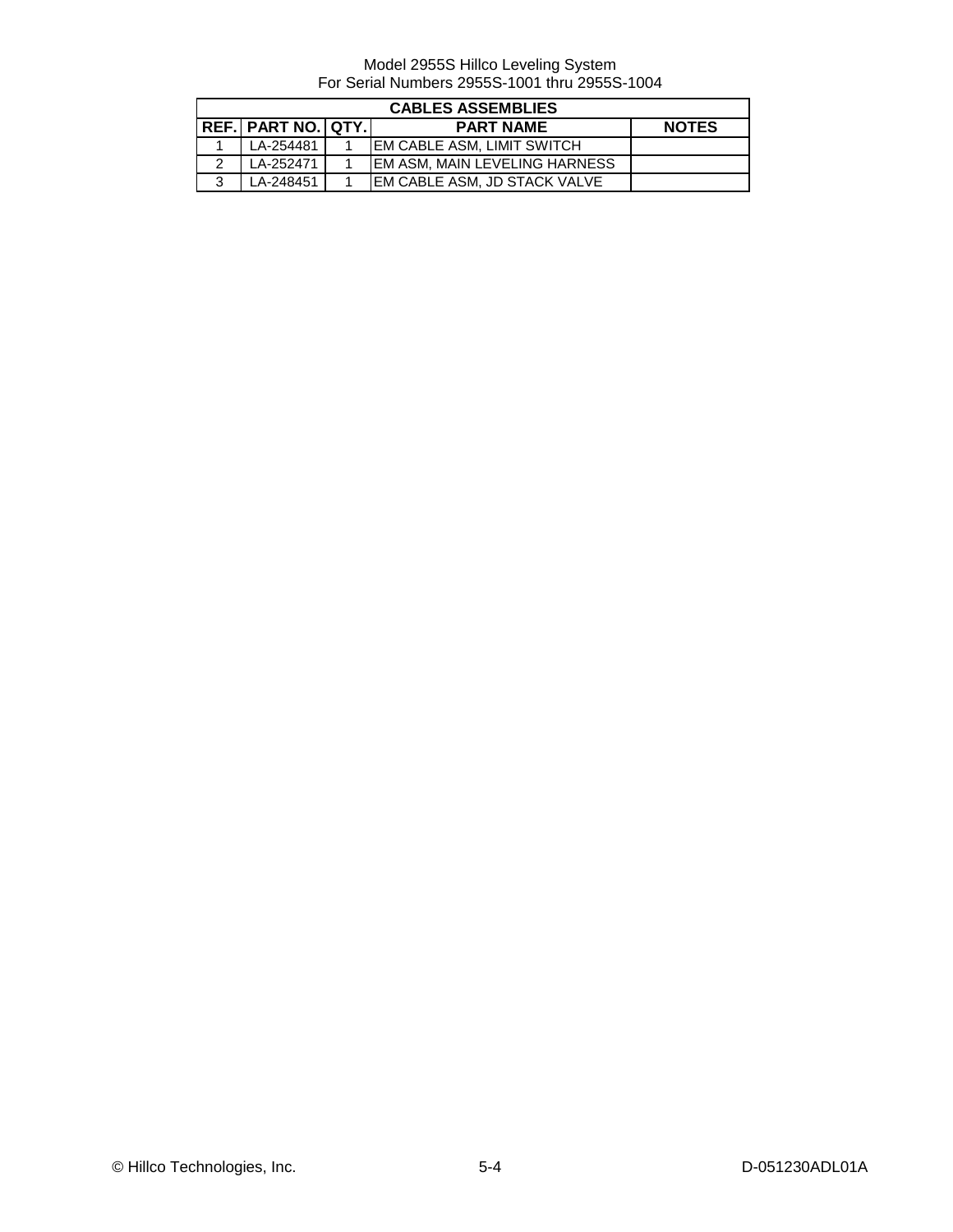





MANIFOLD, RELIEF VAVLE



CODE 62 SPLIT FLANGE CONNECTOR KIT ASSEMBLY WITH O-RINGS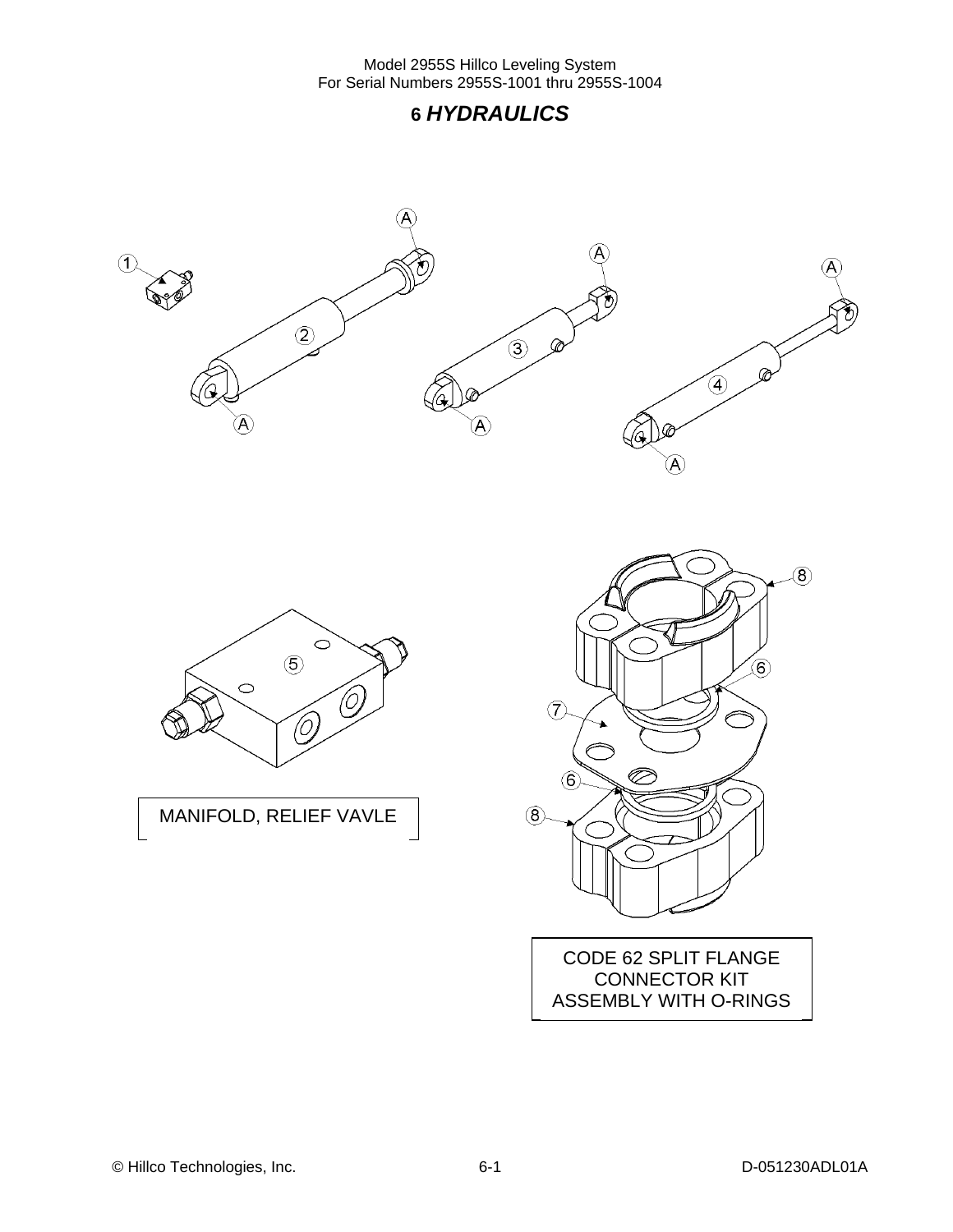|                        | <b>HYDRAULIC COMPONENTS</b> |                |                                                          |                      |  |  |
|------------------------|-----------------------------|----------------|----------------------------------------------------------|----------------------|--|--|
| REF.                   | <b>PART NO.</b>             | QTY.           | <b>PART NAME</b>                                         | <b>DESCRIPTION</b>   |  |  |
| $\mathbf{1}$           | HC-138901                   | 2              | <b>VALVE, COUNTER BALANCE</b>                            |                      |  |  |
| $\ddot{\phantom{a}}$   | HC-139161                   | $\overline{2}$ | CARTRIDGE, COUNTERBALANCE VALVE                          |                      |  |  |
| $\ddotsc$              | HC-139171                   | $\overline{2}$ | <b>BODY, COUNTERBALANCE VALVE</b>                        |                      |  |  |
| <b>NS</b>              | HC-140361                   | $\overline{2}$ | SEAL KIT, COUNTERBALNCE VALVE                            |                      |  |  |
| $\overline{2}$         | HC-140311                   | $\overline{2}$ | <b>CYLINDER, MAIN LEVELING</b>                           |                      |  |  |
| <b>NS</b>              | HC-139271                   | $\overline{2}$ | SEAL KIT, MAIN LEVELING CYLINDER                         |                      |  |  |
| 3                      | HC-140341                   | 1              | <b>CYLINDER, MASTER</b>                                  |                      |  |  |
| $\overline{\text{NS}}$ | HC-134201                   | $\mathbf{1}$   | SEAL KIT, MASTER LEVELING CYLINDER                       |                      |  |  |
| $\overline{4}$         | HC-138581                   | 1              | CYLINDER, SLAVE                                          |                      |  |  |
| <b>NS</b>              | HC-141281                   | $\mathbf{1}$   | SEAL KIT, SLAVE CYLINDER                                 |                      |  |  |
| 5                      | HC-138691                   | 1              | MANIFOLD, RELIEF VAVLE                                   |                      |  |  |
| <b>NS</b>              | HC-141351                   | 2              | CARTRIDGE, RELIEF VALVE                                  |                      |  |  |
| <b>NS</b>              | HC-141361                   | 1              | <b>SEAL KIT, RELIEF VALVE</b>                            |                      |  |  |
|                        |                             |                |                                                          |                      |  |  |
|                        |                             |                | CODE 62 SPLIT FLANGE CONNECTOR KIT ASSEMBLY WITH O-RINGS |                      |  |  |
| REF.                   | PART NO.                    | QTY.           | <b>PART NAME</b>                                         | <b>DESCRIPTION</b>   |  |  |
| ASM                    | HC-101843                   | $\overline{2}$ | CODE 62 SLT FLNG CONNECTOR KIT                           |                      |  |  |
|                        |                             |                | <b>WITH O-RINGS</b>                                      |                      |  |  |
|                        | ONE HC-101843 KIT INCLUDES: |                |                                                          |                      |  |  |
| 6                      | HC-134911                   | 3              | O-RING, CODE 62 CONNECTOR (SQUARE)                       |                      |  |  |
| $\overline{7}$         | HC-137891                   | $\mathbf{1}$   | PLATE, CODE 62                                           |                      |  |  |
| 8                      | HC-137901                   | 2              | CODE 62, #16 SPLIT FLNG KIT (PAIR)                       |                      |  |  |
| <b>NS</b>              | F-HC8-07C28                 | $\overline{4}$ | HC8 7/16 X 1-3/4 PLT                                     |                      |  |  |
| <b>NS</b>              | F-LW-O7                     | $\overline{4}$ | LW 7/16 PLT                                              |                      |  |  |
|                        |                             |                |                                                          |                      |  |  |
|                        | <b>HYDRAULIC FASTENERS</b>  |                |                                                          |                      |  |  |
| REF.                   | <b>PART NO.</b>             | QTY.           | <b>PART NAME</b>                                         | <b>WHERE USED</b>    |  |  |
| A                      | F-SSS-04F04                 | 8              | SET SCREW, SOCKET 1/4-28 X 1/4, GRADE 8                  | <b>ALL CYLINDERS</b> |  |  |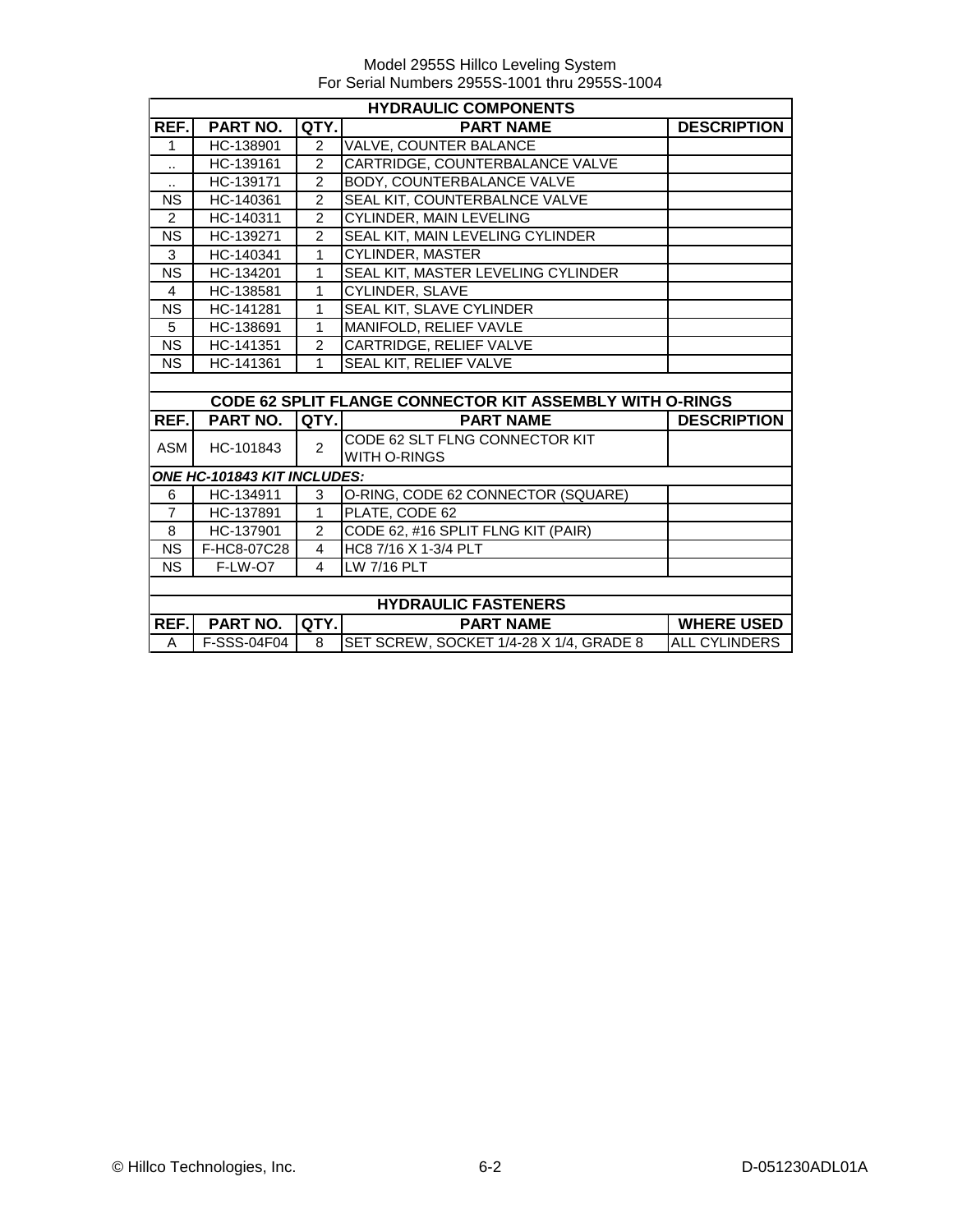#### Model 2955S Hillco Leveling System For Serial Numbers 2955S-1001 thru 2955S-1004 *LEVELING AND HEADER TILT VALVES*

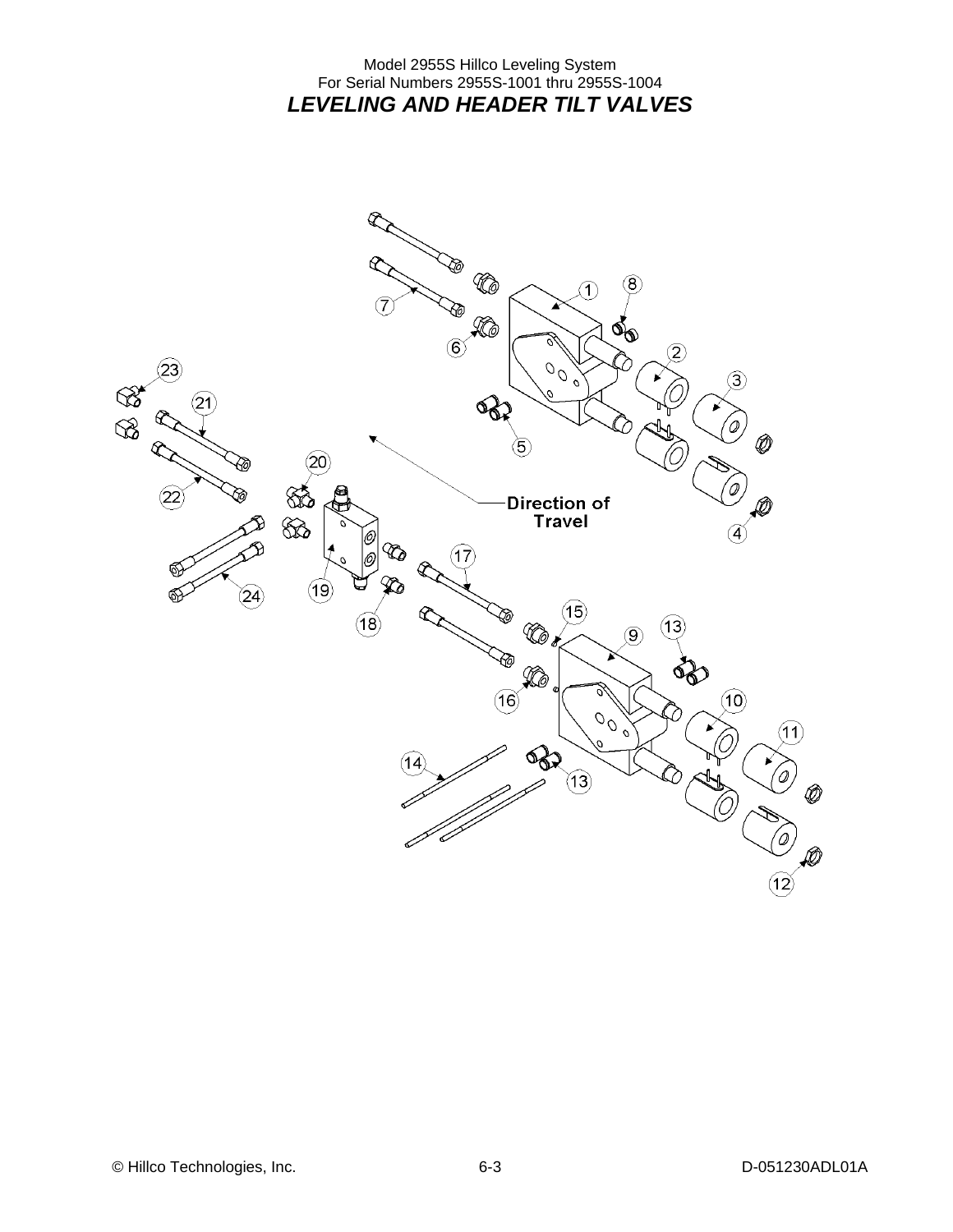|                | <b>LEVELING VALVE</b> |                |                                                 |                                                  |  |  |  |
|----------------|-----------------------|----------------|-------------------------------------------------|--------------------------------------------------|--|--|--|
| REF.           | PART NO.              | QTY.           | <b>PART NAME</b>                                | <b>NOTES</b>                                     |  |  |  |
| 1              | HC-136511             | 1              | LATERAL TILT VALVE                              |                                                  |  |  |  |
| $\overline{2}$ | HC-136561             | $\overline{2}$ | <b>COILS</b>                                    |                                                  |  |  |  |
| 3              | HC-136571             | $\overline{2}$ | <b>COIL COVERS</b>                              |                                                  |  |  |  |
| 4              | HC-136581             | 2              | COIL COVER NUTS                                 |                                                  |  |  |  |
| 5              | HC-136551             | $\overline{2}$ | <b>SHORT THROUGH TUBES</b>                      |                                                  |  |  |  |
| 6              | HA-S-6MF8MO           | $\overline{2}$ | #6 MORS X #8 MORB ADAPTER                       |                                                  |  |  |  |
| $\overline{7}$ | LA-139101             | $\mathcal{P}$  | 3/8" 100R2 135" #6 FORS X #6 FORS               |                                                  |  |  |  |
| 8              | HC-141491             | $\mathcal{P}$  | PLUG, TUBE                                      |                                                  |  |  |  |
|                |                       |                |                                                 |                                                  |  |  |  |
|                |                       |                | <b>HEADER TILT VALVE</b>                        |                                                  |  |  |  |
| REF.           | PART NO.              | QTY.           | <b>PART NAME</b>                                | <b>NOTES</b>                                     |  |  |  |
| 9              | HC-136511             | 1              | <b>LATERAL TILT VALVE</b>                       |                                                  |  |  |  |
| 10             | HC-136561             | 2              | <b>COILS</b>                                    |                                                  |  |  |  |
| 11             | HC-136571             | $\overline{2}$ | <b>COIL COVERS</b>                              |                                                  |  |  |  |
| 12             | HC-136581             | $\overline{2}$ | COIL COVER NUTS                                 |                                                  |  |  |  |
| 13             | HC-136551             | 4              | SHORT THROUGH TUBES                             |                                                  |  |  |  |
| 14             | LP-248471             | 3              | ALL THREAD B7, 1/4-20 X 15.625                  |                                                  |  |  |  |
| 15             | LM-254541             | $\overline{2}$ | HM ORIFICE, TRIM VALVE (DRILLED<br>TO .040)     |                                                  |  |  |  |
| 16             | HA-S-4MF8MO           | $\mathcal{P}$  | #4 MORS X #8 MORB ADAPTER                       |                                                  |  |  |  |
| 17             | LA-139111             | $\overline{2}$ | 1/4" 100R2 83-1/2" #4 FORS X #4<br><b>FORS</b>  |                                                  |  |  |  |
| 18             | HA-S-4MF4MO           | $\overline{2}$ | #4 MORB X #4 MORS STR                           |                                                  |  |  |  |
| 19             | HC-138691             | 1.             | MANIFOLD, RELIEF VALVE                          | SEE PAGE 6-2 FOR DETAILS                         |  |  |  |
| 20             | HA-T-4MF4MO           | $\overline{2}$ | #4 MORB X #4 MORS STR THREAD<br><b>RUN TEE</b>  |                                                  |  |  |  |
| 21             | LA-139131             | $\mathbf 1$    | 1/4" 100R2 216" #4 FORS X #4 FORS               | SLAVE CYLINDER ROD TO<br><b>RELIEF VALVE #2</b>  |  |  |  |
| 22             | LA-139121             | $\mathbf{1}$   | 1/4" 100R2 202-1/2" #4 FORS X #6<br><b>FORS</b> | SLAVE CYLINDER BASE TO<br><b>RELIEF VALVE #1</b> |  |  |  |
| 23             | HA-L-4MF6MO           | $\overline{2}$ | #4 MORS X #6 MORB 90°                           | <b>SLAVE CYLINDER</b>                            |  |  |  |
| 24             | LA-139141             | $\mathbf{1}$   | 1/4" 100R2 114-1/2" #4 FORS X #4<br><b>FORS</b> | <b>RELIEF VALVE #1 TO MASTER</b><br><b>BASE</b>  |  |  |  |
| 24             | LA-139141             | 1              | 1/4" 100R2 114-1/2" #4 FORS X #4<br><b>FORS</b> | <b>RELIEF VALVE #2 TO MASTER</b><br><b>ROD</b>   |  |  |  |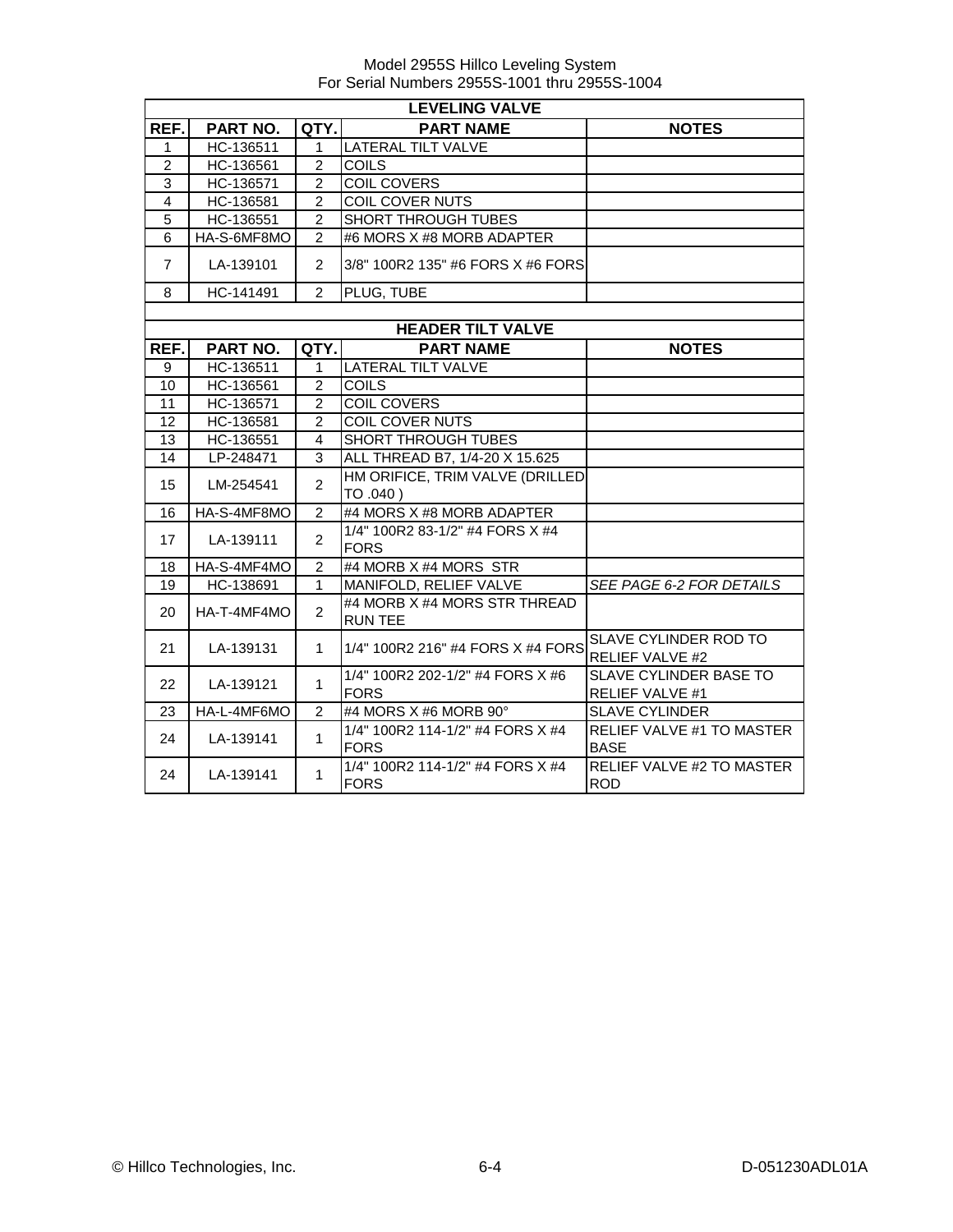#### Model 2955S Hillco Leveling System For Serial Numbers 2955S-1001 thru 2955S-1004 *HYDRAULIC HOSES*

| REF.      | PART NO. QTY. |                | <b>PART NAME</b>                                                   | <b>WHERE USED</b>                                        |
|-----------|---------------|----------------|--------------------------------------------------------------------|----------------------------------------------------------|
|           |               |                | <b>LEVELING</b>                                                    |                                                          |
| <b>NS</b> | LA-141081     | $\overline{2}$ | 3/8" 100R2 31" #6 FORS X #6 FORS                                   | LEFT OR RIGHT POCV#2 TO<br><b>RIGHT/LEFT ROD FRONT</b>   |
| NS.       | LA-141091     | $\mathcal{P}$  | 1/4" 100R2 30" #6 FORS 90° X #6 FORS                               | LEFT OR RIGHT POCV#3 TO<br><b>RIGHT/LEFT ROD REAR</b>    |
| <b>NS</b> | LA-141101     | 1              | 1/4" 100R2 120-1/2" #4 FORS X #4 FORS                              | RELIEF VALVE #2 TO MASTER<br><b>ROD</b>                  |
|           |               |                | <b>TRIM</b>                                                        |                                                          |
| <b>NS</b> | LA-141101     | 2              | 1/4" 100R2 120-1/2" #4 FORS X #4 FORS RELIEF VALVE TO MASTER       |                                                          |
|           |               |                | <b>GREASE</b>                                                      |                                                          |
| <b>NS</b> | LA-138961     | 2              | 3/16" R1 GREASE HOSE 78-1/2" 1/8 MPT<br>$X$ 1/8 MPT                | <b>IMAIN PVT TO BH #1/RH MAIN</b><br><b>BASE EO BH#2</b> |
| <b>NS</b> | LA-141111     | 1              | 3/16" R1 GREASE HOSE 96-1/2" 1/8 MPT<br>$X$ 1/8 MPT                | LH MAIN LEV CYL BASE TO BH #3                            |
|           |               |                | <b>HYDROSTAT</b>                                                   |                                                          |
| <b>NS</b> | LA-141271     | $\overline{2}$ | 1" 100R15 72-1/2" CODE 62 SLT FLNG<br>180° X CODE 62 SPLT FLNG STR | <b>HYDROSTAT FRONT &amp; REAR</b>                        |
| <b>NS</b> | LA-140391     | 1              | 1" 100R15 58" CODE 62 SLT FLNG 180°<br>X CODE 62 SPLT FLNG STR     | <b>HYDROSTAT REAR</b>                                    |
| <b>NS</b> | LA-140401     | 1              | 3/4" 100R1 HOSE 38-1/2" #12 MORS X<br>#12 FORS 45°                 | <b>HYDRO MOTOR CASE DRAIN</b>                            |
|           |               |                | <b>BRAKES</b>                                                      |                                                          |
| <b>NS</b> | LA-130371     | $\mathcal{P}$  | $1/4"$ TITEFLEX 31" #4 FORS X #4 MORS                              | LEFT AND RIGHT BRAKE HOSES                               |
| <b>NS</b> | HA-133131     | 2              | <b>TEFLON O-RING</b>                                               | <b>BRAKE HOSES</b>                                       |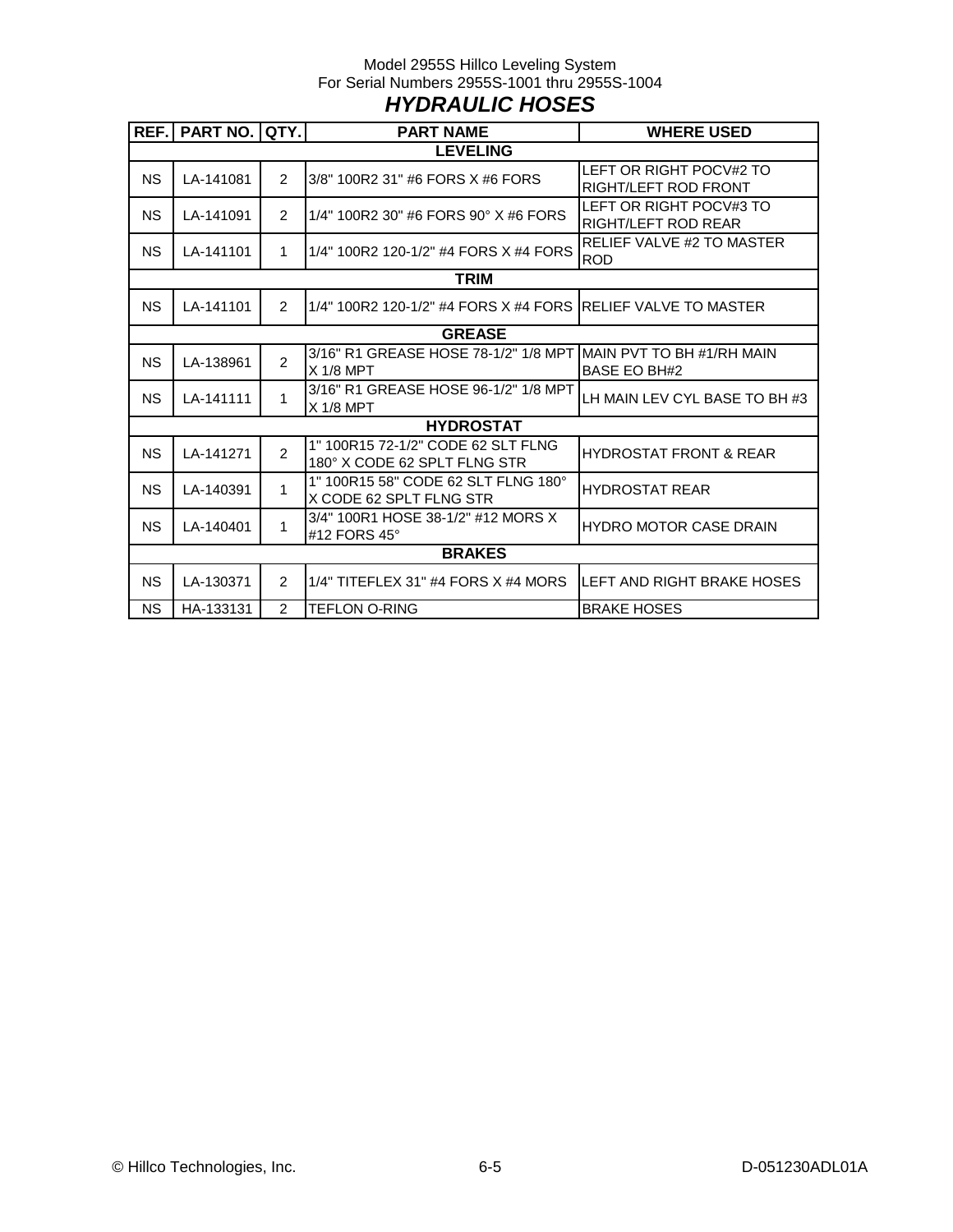#### Model 2955S Hillco Leveling System For Serial Numbers 2955S-1001 thru 2955S-1004 *HYDRAULIC ADAPTERS*

| REF.      | PART NO.                      | QTY.           | <b>PART NAME</b>                                  | <b>WHERE USED</b>                                 |  |  |  |  |
|-----------|-------------------------------|----------------|---------------------------------------------------|---------------------------------------------------|--|--|--|--|
|           | <b>MAIN CYLINDER ADAPTERS</b> |                |                                                   |                                                   |  |  |  |  |
| <b>NS</b> | HA-L-6MF6MO                   | 4              | #6 MORS X #6 MORB 90°                             | POCV #2,#3 LEFT & RIGHT                           |  |  |  |  |
| NS.       | HA-K-6MF6MO                   | 2              | #6 MORB X #6 MORS BRANCH TEE                      | LEFT AND RIGHT LEV CYL ROD                        |  |  |  |  |
| <b>NS</b> | HA-L-6MO6MO                   | 2              | # 6 MORB $X$ #6 MORB 90 $^{\circ}$                | POCV #1 LEFT AND RIGHT LEV CYL<br><b>BASE</b>     |  |  |  |  |
| <b>NS</b> | HA-M-6FF6MF                   | $\mathfrak{p}$ | #6 FORS X #6 MORS SWIVEL NUT<br><b>RUN TEE</b>    | LEFT MAIN LEV CYL ROD/ LEFT POCV<br>#2            |  |  |  |  |
| <b>NS</b> | HA-L-6FF6MF                   | 1              | #6 FORS X #6 MORS 90 $^{\circ}$                   | <b>RIGHT LEV CYL ROD</b>                          |  |  |  |  |
| <b>NS</b> | HA-S-6FO8MO                   | 4              | #8 MORB X #6 FORB STR                             | ALL MAIN LEV CYL PORTS                            |  |  |  |  |
| NS.       | HA-L-6FF6MF                   | 1              | #6 MORS X #6 FORS 90°                             | <b>RIGHT LOWER POCV #2</b>                        |  |  |  |  |
|           |                               |                | <b>MASTER CYLINDER ADAPTERS</b>                   |                                                   |  |  |  |  |
| <b>NS</b> | HA-L-4MF6MO                   | $\mathcal{P}$  | #4 MORS X #6 MORB 90 $^{\circ}$                   | MASTER CYLINDER ROD AND BASE                      |  |  |  |  |
|           |                               |                | <b>GREASE FITTINGS ADAPTERS</b>                   |                                                   |  |  |  |  |
| <b>NS</b> | HA-S-2FP2MN                   | 3              | 1/8" NPSM X 1/8" FPT BULKHEAD<br><b>CONNECTOR</b> | <b>GREASE BULKHEAD MOUNT</b>                      |  |  |  |  |
| NS.       | HA-NJ-2FN                     | 3              | 1/8" NPSM BULKHEAD LOCKNUT                        | <b>BULKHEAD CONNECTOR</b>                         |  |  |  |  |
| <b>NS</b> | HC-138011                     | 3              | 1/4-28 STRAIGHT ZERK                              | ALL GREASE LINES                                  |  |  |  |  |
| NS.       | HA-L-2FP2MP                   | 1              | 1/8 NPT 90 STREET EL                              | <b>MAIN PIVOT PIN</b>                             |  |  |  |  |
| <b>NS</b> | HC-135771                     | 2              | 1/4-28 MALE X 1/8 FPT 90°                         | MASTER CYLINDER BASE, MAIN LEV<br><b>CYL BASE</b> |  |  |  |  |
| NS.       | HC-133891                     |                | 1/8 NPT STRAIGHT ZERK                             | <b>DROP AXLE</b>                                  |  |  |  |  |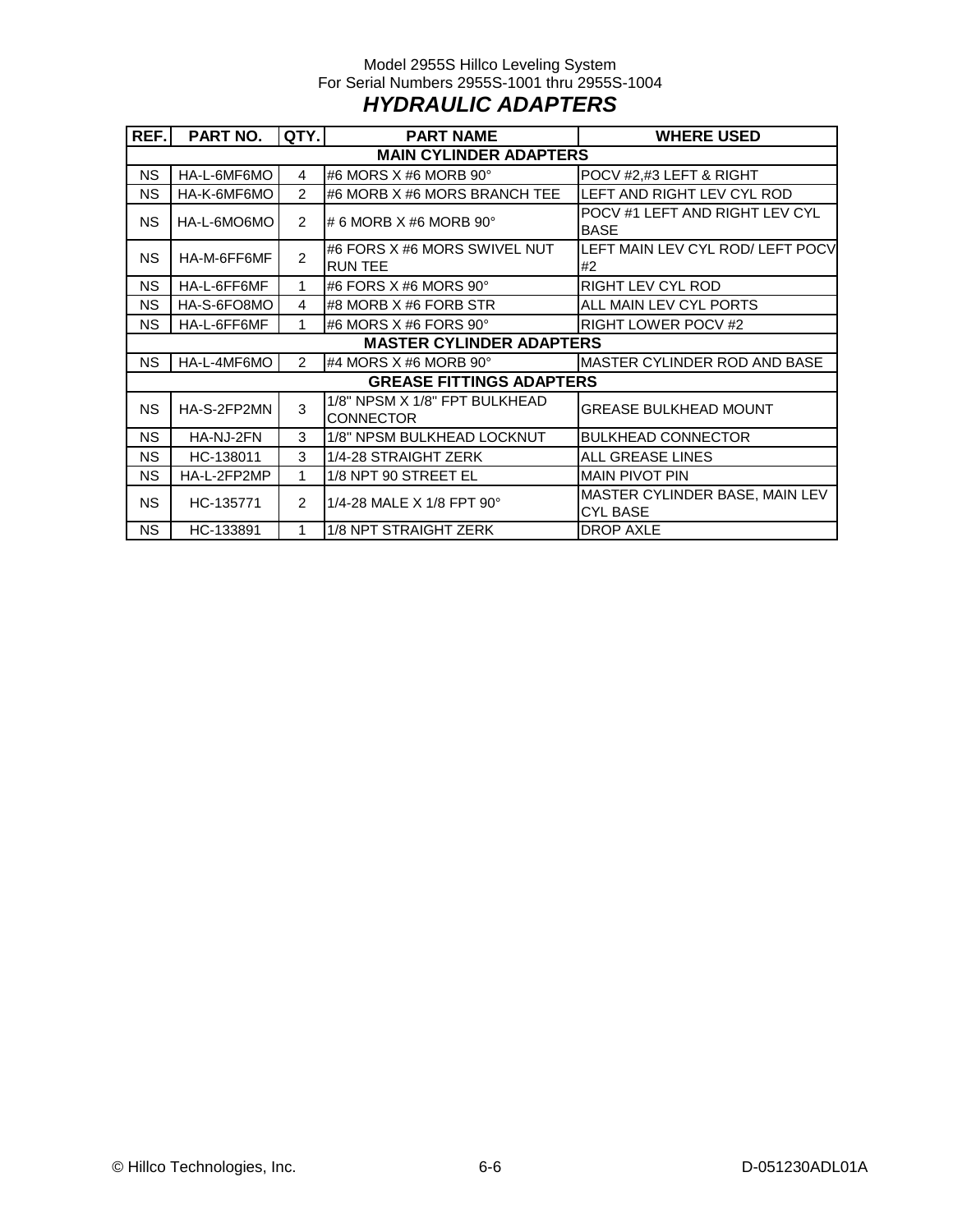## **7** *MISCELLANEOUS*

| <b>DECALS, LITERATURE AND HOSE CLAMPS</b> |               |                |                                                                      |                                           |  |  |  |  |  |  |  |
|-------------------------------------------|---------------|----------------|----------------------------------------------------------------------|-------------------------------------------|--|--|--|--|--|--|--|
| <b>DECALS AND LITERATURE</b>              |               |                |                                                                      |                                           |  |  |  |  |  |  |  |
| REF.                                      | PART NO.      | QTY.           | <b>PART NAME</b>                                                     | <b>DESCRIPTION</b>                        |  |  |  |  |  |  |  |
| $\overline{\text{NS}}$                    | LL-141301     | 2              | <b>DECAL, HILLCO SIDEHILL</b>                                        |                                           |  |  |  |  |  |  |  |
| $\overline{\text{NS}}$                    | LL20-100782   | $\mathbf{1}$   | CAUTION LEVELING SYSTEM CAB                                          |                                           |  |  |  |  |  |  |  |
| $\overline{\text{NS}}$                    | LL20-100783   | 4              | DANGER, CRUSHING HAZARD                                              | 4-RT & LT UC (FRONT AND BACK)             |  |  |  |  |  |  |  |
| <b>NS</b>                                 | LL20-100786   | $\mathbf{1}$   | WARNING, ELECTRONIC CRUSHING<br>UNDERCARRIAGE FRONT<br><b>HAZARD</b> |                                           |  |  |  |  |  |  |  |
| <b>NS</b>                                 | LL20-100788   | 2              | DANGER HYDRAULIC HAZARD                                              | 1- EA MAIN CYLINDER (INST)                |  |  |  |  |  |  |  |
| <b>NS</b>                                 | LL20-100783   | 4              | DANGER CRUSHING HAZARD                                               | 2- R&L UNDERCARRIAGE                      |  |  |  |  |  |  |  |
| <b>NS</b>                                 | LL-133741     | 2              | <b>LABEL, GREASE 50 HRS</b>                                          | REAR AXLE, LEFT AND RIGHT                 |  |  |  |  |  |  |  |
| $\overline{\text{NS}}$                    | LL-133741     | $\mathbf{1}$   | LABEL, GREASE 50 HRS                                                 | OC BULKHEAD                               |  |  |  |  |  |  |  |
| <b>NS</b>                                 | LL-133741     | $\mathbf{1}$   | LABEL, GREASE 50 HRS                                                 | RH TRANS SIDE PLT                         |  |  |  |  |  |  |  |
| $\overline{\text{NS}}$                    | LL-133741     | $\overline{2}$ | LABEL, GREASE 50 HRS                                                 | MAIN LEV CYL BOTTOM (RH & LH)             |  |  |  |  |  |  |  |
| $\overline{\text{NS}}$                    | LL-133741     | $\mathbf{1}$   | LABEL, GREASE 50 HRS                                                 | <b>MASTER CYLINDER ROD</b>                |  |  |  |  |  |  |  |
| $\overline{\text{NS}}$                    | LL-138441     | 1              | LABEL, CAB CONTROL                                                   | <b>CAB CONTROL BOX</b>                    |  |  |  |  |  |  |  |
| $\overline{\text{NS}}$                    | LA-255961     | $\mathbf{1}$   | TAG, SERIAL NUMBER PLATE                                             | <b>REAR OF UNDERCARRIAGE</b>              |  |  |  |  |  |  |  |
| <b>NS</b>                                 | LL-140811     | $\overline{2}$ | DECAL, SIDEHILL FEEDER DRUM<br>POSITION                              |                                           |  |  |  |  |  |  |  |
| <b>NS</b>                                 | D-051230ADL01 | $\mathbf 1$    | <b>MANUAL, PARTS</b>                                                 |                                           |  |  |  |  |  |  |  |
| <b>HOSE CLAMPS AND FASTENERS</b>          |               |                |                                                                      |                                           |  |  |  |  |  |  |  |
| <b>NS</b>                                 | F-HCF-08M090F | $\overline{2}$ | FLHC-8.8 M8 X 1.25 X 90                                              | BEHRINGER CLAMP FOR HYDRO<br><b>HOSES</b> |  |  |  |  |  |  |  |
| <b>NS</b>                                 | F-HNF-08MF    | $\overline{2}$ | FLHN-8.8 M8 X 1.25                                                   | BEHRINGER CLAMP FOR HYDRO<br><b>HOSES</b> |  |  |  |  |  |  |  |
| NS.                                       | MC-137521     | $\overline{2}$ | TANDEM CLAMPING HALVES<br><b>BEHRINGER (PAIR)</b>                    | <b>HYDROSTAT HOSES</b>                    |  |  |  |  |  |  |  |
| <b>NS</b>                                 | MC-137531     | $\overline{2}$ | COVER PLATE W/ 5/16" HOLE<br>(BEHRINGER)                             | HYDROSTAT HOSES                           |  |  |  |  |  |  |  |
| <b>NS</b>                                 | HC-139201     | $\overline{2}$ | CLAMP, 1" BERINGER HD (PAIR)                                         | <b>HYDRO STEEL LINES</b>                  |  |  |  |  |  |  |  |
| <b>NS</b>                                 | HC-139211     | $\overline{2}$ | CLAMP, WELD PLATE FOR 1"<br><b>BERINGER</b>                          | <b>HYDRO STEEL LINES</b>                  |  |  |  |  |  |  |  |
| <b>NS</b>                                 | HC-139221     | 1              | CLAMP, 1/4" TUBE TANDEM (PAIR)                                       | <b>BRAKE LINES</b>                        |  |  |  |  |  |  |  |
| <b>NS</b>                                 | HC-139231     | $\overline{2}$ | CLAMP, COVER PLATE FOR 1/4"<br><b>TUBE CLAMP</b>                     | <b>BRAKE LINES</b>                        |  |  |  |  |  |  |  |
| <b>NS</b>                                 | HC-139191     | $\overline{2}$ | ABRASION SLEEVE, NYLON -- 2.19" ID<br>X 60"                          | JD HYDRO HOSES                            |  |  |  |  |  |  |  |
| NS.                                       | HC-248991     | $\mathbf{1}$   | HM TUBE, HYDRO FRONT                                                 |                                           |  |  |  |  |  |  |  |
| NS.                                       | HC-249001     | $\mathbf 1$    | HM TUBE, HYDRO REAR                                                  |                                           |  |  |  |  |  |  |  |
| <b>NS</b>                                 | F-HCF-8M050E  | $\mathbf{1}$   | FLHN-10.9 M8 X 1.25 X 50                                             | <b>BRAKELINE CLAMP</b>                    |  |  |  |  |  |  |  |
| <b>NS</b>                                 | F-HNF-08ME    | $\mathbf{1}$   | FLHN-10.9 M8 X 1.25                                                  | <b>BRAKELINE CLAMP</b>                    |  |  |  |  |  |  |  |
| $\overline{\text{NS}}$                    | F-HNN-05C     | $\overline{2}$ | HN5 5/16-18 NYLOCK                                                   | <b>BRAKE CABLES</b>                       |  |  |  |  |  |  |  |